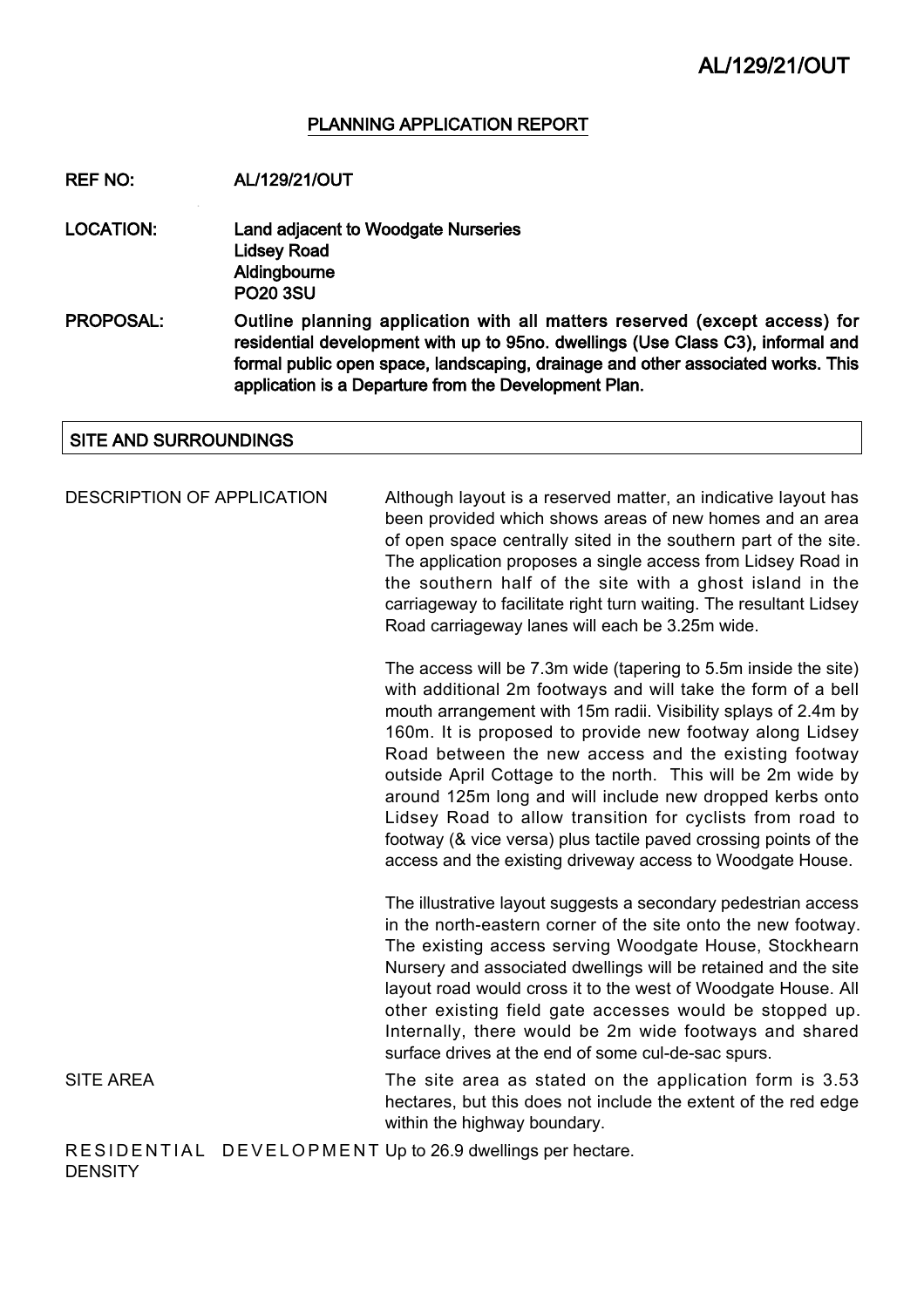### TOPOGRAPHY There is a difference in levels between the northwestern corner at approx. 9.5m above Ordnance Datum (AOD) compared to the southeastern corner (8.6m AOD) although this change in levels is over a distance of 320m and so the site appears predominantly flat. TREES There are trees/hedgerow to the eastern, southern and part northern/western boundaries. There are several trees in and around Woodgate House (excluded from the site area) and extending into the site from a point due south of Woodgate House. The application proposes to remove several small low value/non-native trees forming part of self-seeded/unmanaged hedgerows in the site comprising Cypress trees and a Western Red Cedar. These are (a) on the site frontage, (b) in a row extending west from the former, (c) on the majority of the northern boundary and (d) along the western boundary. A Tree Preservation Order (TPO/AL/7/22) has been imposed to protect 9 Pedunculate Oak and 1 Ash on site. BOUNDARY TREATMENT Mix of hedging and low timber/wire fencing. Higher timber fencing to the southern aspect of Woodgate House and hedges to its other boundaries. Some properties bordering the site have open boundaries. SITE CHARACTERISTICS The site comprises two agricultural fields separated by a row of trees. One of the fields is split by a private access road serving Woodgate House, a large horticultural nursery to the west (Stockhearn Nursery) and associated dwellings. There is a ditch system along part of the front and extending into the site in two locations. CHARACTER OF LOCALITY The north part of the site (north of the private drive) is semirural due to it having houses to the north/east and a large nursery site to the west. The land south of the private drive is more rural as it borders open fields and the surrounding landscape is agricultural fields, with relatively few residential properties. Surrounding houses are predominantly one or one and a half storeys but Woodgate House and Stockhearn House (the latter being opposite the very northern boundary) are two storey exceptions. AL/129/21/OUT

### RELEVANT SITE HISTORY

AL/104/21/ESO Request for screening opinion for a proposed development of up to 95 dwellings

ES Not Required 02-09-21

AL/104/21/ESO was a request for an Environmental Impact Assessment (EIA) Screening Opinion and the Local Planning Authority confirmed in September 2021 that an EIA would not be required. Prior to this, pre-application advice was given in August 2021 for a scheme of around 85 dwellings and concluded that:

"The proposal despite being outside of the BUAB, is sustainably located as it lies on the southern edge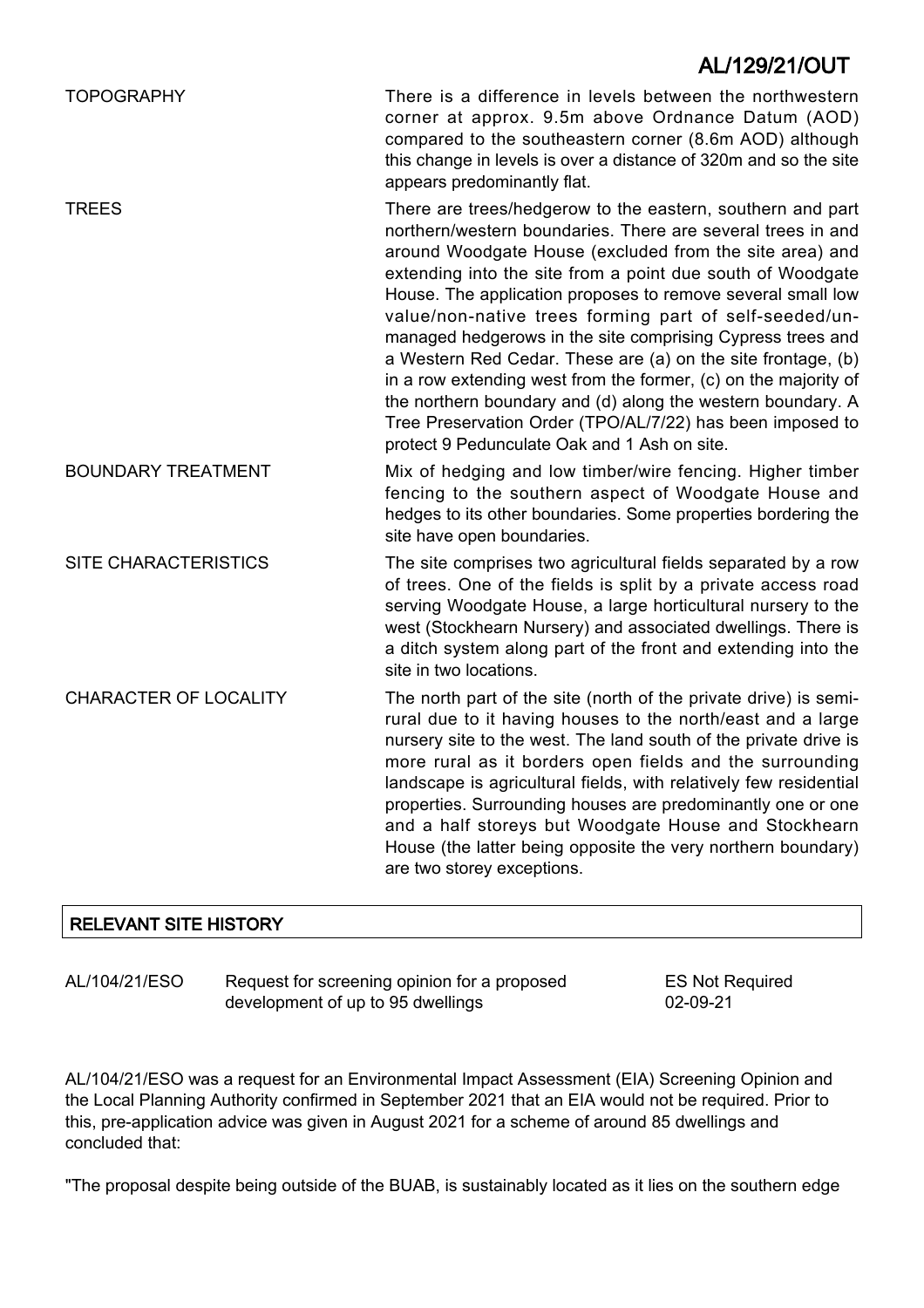of Aldingbourne and it will be possible for residents to use non-car means of transport to access schools, pubs, shops and other services. This is reliant on footway being provided on the site frontage to enable pedestrians to walk from the site to the north.

Whilst the private car could be required for longer distances, residents would not need to rely on a car for local journeys. Recent applications (BN/50/20/PL and AL/20/21/PL) have included measures in their Travel Plans to provide future residents with Travel Information Packs, cycle vouchers and other benefits to encourage alternative means of transport. You should consider doing the same.

The proposal results in economic and social benefits but you should seek to quantify these through an application submission. We will need to consider any environmental, social or economic harms such as disturbance to wildlife, loss of agricultural land and any increase in air pollution. It is not possible at this time to say for certain whether the proposal meets the definition of Sustainable Development. It may not be necessary to apply the NPPF presumption in favour of sustainable development as subject to meeting the 7 criteria in ANDP policy EH1, you may be in accordance with the most recent policies of the development plan despite the site being outside the BUAB."

### REPRESENTATIONS

Aldingbourne Parish Council provided a 7 page objection letter available to view on the website but their main points are:

- Required infrastructure must be secured through s106;

- Countryside development in conflict with the Development Plan;
- No evidence of how these homes will meet the local housing needs of the Parish;

- As the Housing Land Supply (HLS) exceeds 3 years, the Aldingbourne Neighbourhood Development Plan (ANDP) has full weight in the determination of new housing applications;

- The ANDP has accommodated a substantial increase in its housing allocation therefore weight should still be given to the plan's housing policies;

- Harm to landscape & character as this site is more closely related to open countryside than the built up areas to the north and east;

- Harm to dark skies from lighting associated with the amount of residential development;
- The layout is contrary to the Design Guide;
- Concerns with the nature and extent of ecological survey work including in respect to bats;
- Loss of important agricultural land;
- Unclear how the site access will relate to the BEW proposals or how cycling will be accommodated;
- No precedent from applications AL/20/21/PL, AL/32/19/OUT or BE/63/17/OUT; and

- The applicant has not engaged with the Aldingbourne, Barnham and Eastergate Community Land Trust (ABE CLT) regarding the affordable housing provision.

8 resident objections raising the following concerns:

- The site has been incorrectly addressed and so is invalid;
- The site area is incorrect and therefore the incorrect fee has been paid;
- The site area infringes on garden of the Paddock;
- Countryside location;
- No need for new houses in Aldingbourne;
- Loss of agricultural land & impact on food production;
- The site owner owns previously developed sites nearby and these should be considered first;
- Infrequent local bus service;
- No footway at the site;
- Inadequate road network;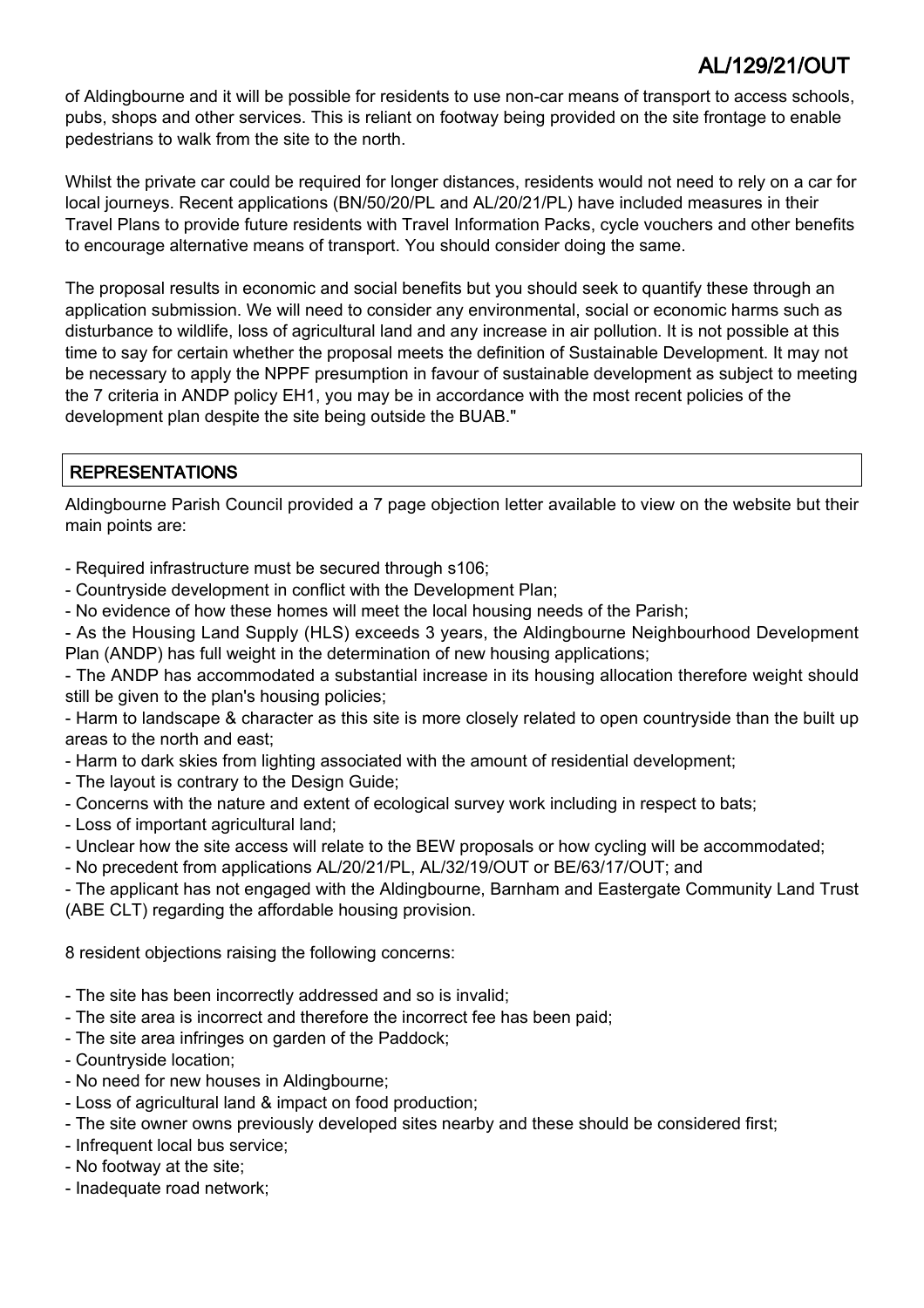- Road safety due to location on a bend;
- The A27 contribution will not help Woodgate;
- It is unacceptable to only seek approval of access;
- Inadequate parking;
- Impact of new development on water pressure;
- Inadequate infrastructure;
- Overlooking;
- Noise & light pollution;
- Air pollution to the site from the nearby former landfill site;
- Groundwater flood risk;
- Flood risk from the ditch along the frontage;
- Proposed foul drainage is inadequate and against the regulations as passes under existing homes;
- Impact on local house prices;
- Harm to protected species including bats, birds, badgers, hedgehogs, snakes & slow worms;
- Loss of trees including from the visibility splay requirements;
- Several trees removed in March 2021;
- Inadequate archaeological assessment;
- Contrary to the application form, the site is contaminated as there is Japanese Knotweed;
- Statements from Government ministers suggest these types of development should be stopped.

### COMMENTS ON REPRESENTATIONS RECEIVED:

The comments of the Parish Council and objectors are noted, and the majority of the objections are considered in the conclusions section with the exception of the following:

- Only affordable housing and infrastructure in the site red edge can be secured by s106 as otherwise there would be conflict with CIL;

- The Councils HLS is below 3 years so the ANDP does not benefit from the weight given to recently made plans by para 14 of the NPPF;

- The layout is not being determined at this time, neither is the parking provision;

- A plan within the Transport Technical Note, December 2021 showing site access works in relation to the proposed BEW access & roundabout demonstrates the two are compatible;

- WSCC Highways requested the footpath link proposed to the north-east corner is sufficiently wide to cater for cyclists, and that entry/exit points either side of Lidsey Road be provided to assist with users entering and leaving the carriageway of the A29 and getting in and out of the site. These matters will be resolved at reserved matters stage or through a s278 highways agreement;

- Should permission be granted it will be necessary to prepare a s106 legal agreement to secure the affordable housing and the involvement of the ABE CLT will be sought at that time.

- It is accepted that the site is adjacent to Stockhearn Nurseries. The address given does not make the application invalid;

- Whether the fee is correct or not does not render the application invalid;

- The applicant provided copies of title deed plans for the ownership of the site and of The Paddock and these confirm that the red edge is correct;

- The applicant is not the site owner;
- Footway has been proposed to link the access to the existing pavement;

- The purpose of the National Highways contribution is to mitigate the impact of new development on the strategic road network;

- An outline application solely with access is an acceptable and widely used form of application;

- Water pressure is not covered by planning policy;

- The impact of development on house prices is not capable of being a material planning consideration;

- Trees were removed before the Council were aware of the proposal and before the Tree Officer had assessed the site. There was no breach of planning;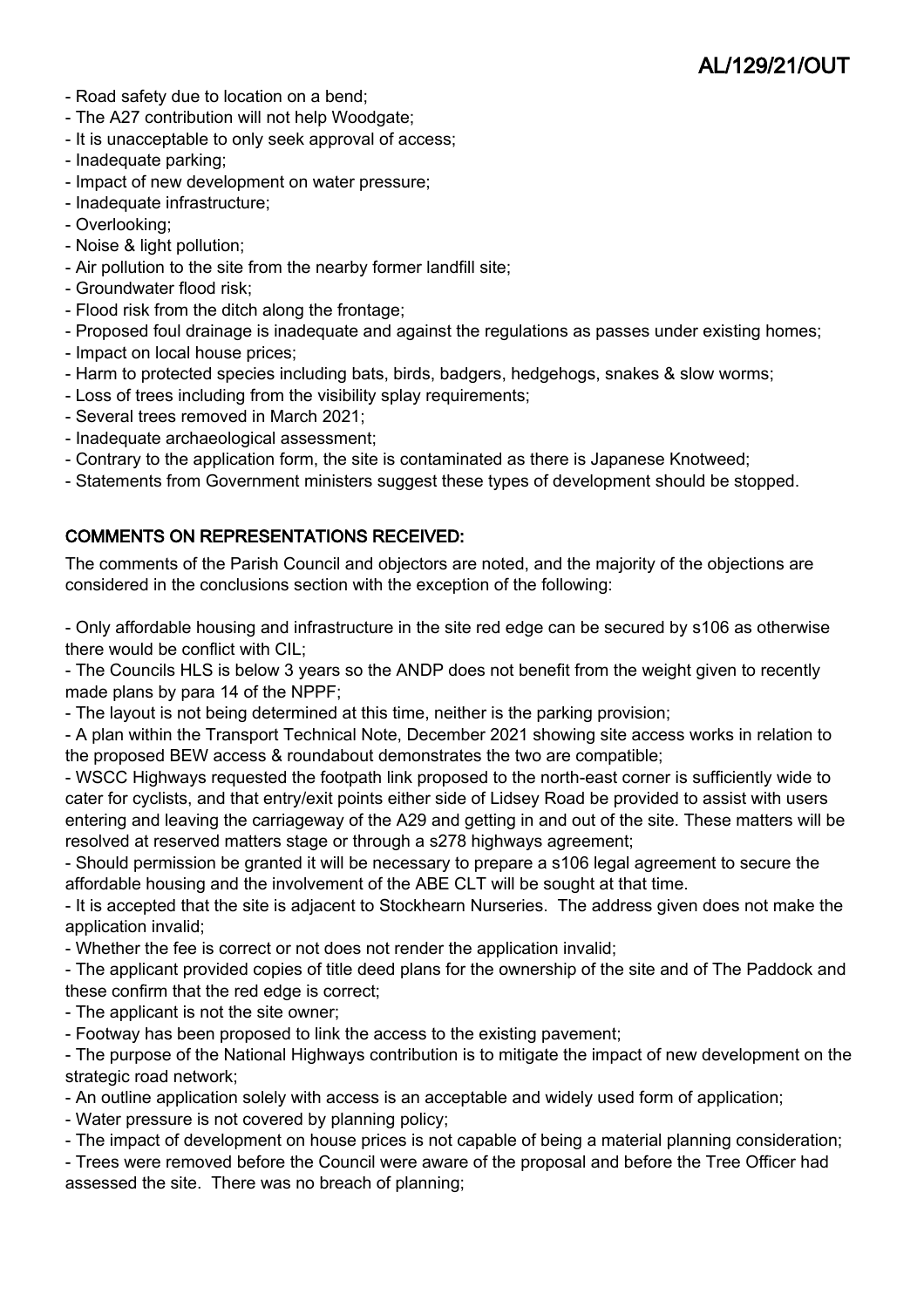- Presence of invasive weed does not mean a site is contaminated for the purpose of the form.

#### **CONSULTATIONS**

#### CONSULTATION RESPONSES RECEIVED:

NATIONAL HIGHWAYS - no objection provided the development secures £48,980.10 towards the required amendments to the Arun Local Plan A27 mitigation scheme. Should the Council require a Construction Management Plan (CMP) as part of a permission granted for this proposal, then request the CMP state construction traffic will seek to avoid using the SRN during network peak hours of 08:00-09:00 and 17:00-18:00 and any loose loads on vehicles using the SRN will be adequately sheeted.

NATURAL ENGLAND - stated no comments.

SOUTHERN WATER - no objection subject to a condition to phase occupation of the site to align with the delivery by Southern Water of any sewerage network reinforcement required to ensure that adequate wastewater network capacity is available to adequately drain the development. Request an informative to secure a connection to the sewer system.

SUSSEX POLICE - no objection but list a number of advisory notes regarding improving security.

WSCC LEAD LOCAL FLOOD AUTHORITY - no objection and state that:

- Surface water mapping shows site is at low risk from surface water flooding, but this risk is based on modelled data and should not be taken as meaning the site will/will not definitely flood in these events;

- The area of development is shown to be at high risk from groundwater flooding based on current mapping, but this is modelled data only and should not be taken as meaning the site will/will not suffer groundwater flooding;

- A watercourse runs along the western boundary of the site; and

- No records of historic surface flooding within the confines of the site.

WSCC FIRE & RESCUE - no objection subject to conditions to secure new fire hydrants.

WSCC HIGHWAYS - Initially requested further information in the form of a formal design check of the highway works including cycle access works, an additional road safety audit for the requested cycle infrastructure & extended footway along Lidsey Road, consideration of WSCC comments on the submitted RSA, a plan to show how the access interacts with the proposed BEW junction arrangements, a plan to show interaction with the accesses to the properties on the eastern side of Lidsey Road and a response to the comments on the Travel Plan.

There has since been significant and lengthy negotiation between WSCC and the applicant with the result that WSCC Highways are now satisfied that all the outstanding highway related matters have now been addressed. Conditions are requested to secure car parking, electric vehicle charging spaces, cycle parking, site roads and a construction management plan. In addition, it is requested that the s106 secure a Travel Plan and associated monitoring fee. The highway access works & off-site works should also be secured by condition or s106 as appropriate.

ADC DRAINAGE ENGINEERS - no objection with standard conditions and comment that:

- Groundwater on the site has been observed to be high, peaking at 0.1m below ground level;

- This rules out infiltration as a means of surface water disposal;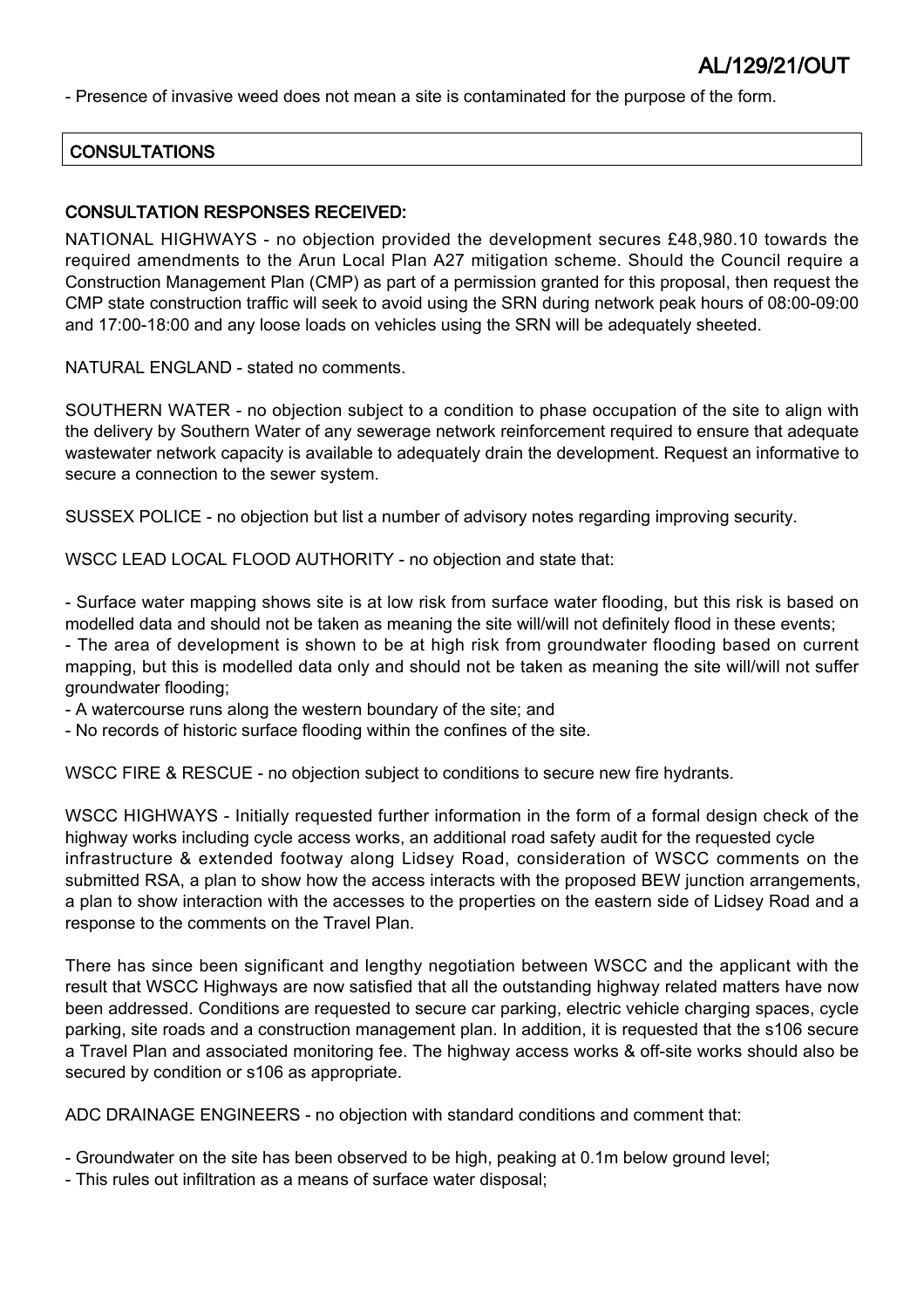- The surface water drainage strategy is to attenuate water in a basin in the centre of the site before discharging it at a restricted rate to one of the bordering watercourses;

- Water will be treated and conveyed via a mix of permeable paving, filter strips and swales as well as conventional pipes; and

- The attenuation basin should be separate to the total public open space requirement.

ADC ENVIRONMENTAL HEALTH - no objection subject to consideration of air quality and conditions re contamination, noise, electric vehicle charging, construction management and construction hours. Due to the potential for activities to resume at the adjacent Nursery, there could be noise pollution to new dwellings therefore requests that a 1.8m acoustic fence is installed along the western boundary of the development site and the northern boundary of the northern most plot.

ADC TREE OFFICER - no objection subject to conditions:

- Established oaks on/around the site are important constituents of the local landscape and can provide visual amenity/mature outlook to a scheme. They must be afforded sufficient room to allow future growth; - A considerable number of long-established roadside trees were felled prior to the application, to create

a gap for the preferred point of access. These can be compensated by replacement planting;

- Extensive lower value tree groups are to be removed - G63, G65, G74 & G75. While this might create an opportunity for landscape and biodiversity improvements, a notable loss of visual screening (G65) and wildlife corridor connectivity will be incurred;

- The future layout should respect important trees with 2m+ buffer zones to Root Protection Areas;

- A sympathetic/high-quality development is achievable without undue detriment to retained on and offsite trees; and

- No additional negative (arboricultural) impact arising from construction of the main access and provision of vehicle sightlines.

ADC LANDSCAPE OFFICER - no objection subject to a landscape scheme and provision of on-site play/open space. At reserved matters stage, the play area should be moved away from the attenuation pond or it must be safety checked. The design of the site will need to promote a high-quality development that respects, maintains and enhances local landscape character. All nature conservation features in the site including existing habitats, trees, hedges, watercourses and other features should be incorporated into site design and protected from change. Existing green vegetation is evident along boundaries and further enhancement and improvement would be required. The SPD requires 7,838m2 as a minimum of well connected, usable, quality POS provision. On site Local Areas for Play (LAP) and Local Equipped Area of Play (LEAP) provision will be required.

ADC AFFORDABLE HOUSING - no objection subject to a s106 legal agreement to secure 29 affordable dwellings comprising 19 x rented, 7 x First Homes and 3 x intermediate.

COUNCILS ECOLOGIST - initially had concerns surrounding impacts to Slindon Barbastelles and light sensitive (Myotis sp), rare & threatened bat species identified during surveys. A buffer or 'dark corridor' is proposed to protect trees & hedgerows on the margins of the site from light spill. Recommend this be 5m or more and be referred to in a bat mitigation strategy to be submitted before determination of the outline permission. Concerns with the reptile surveys as 5 out of 7 were conducted during suboptimal weather and deviated from best practice guidelines. This affects the accuracy/reliability of surveys. Requested a proposed reptile receptor site & method statement be submitted prior to the determination of the outline to ensure that reptiles will not be harmed. No concerns with mitigation and enhancements for nesting/overwintering birds. Proposed enhancements are a welcome addition to the scheme and should be included on finalised landscape plans at reserved matters stage.

COUNCILS ARCHAEOLOGIST - agrees with conclusions of the desk-based assessment study with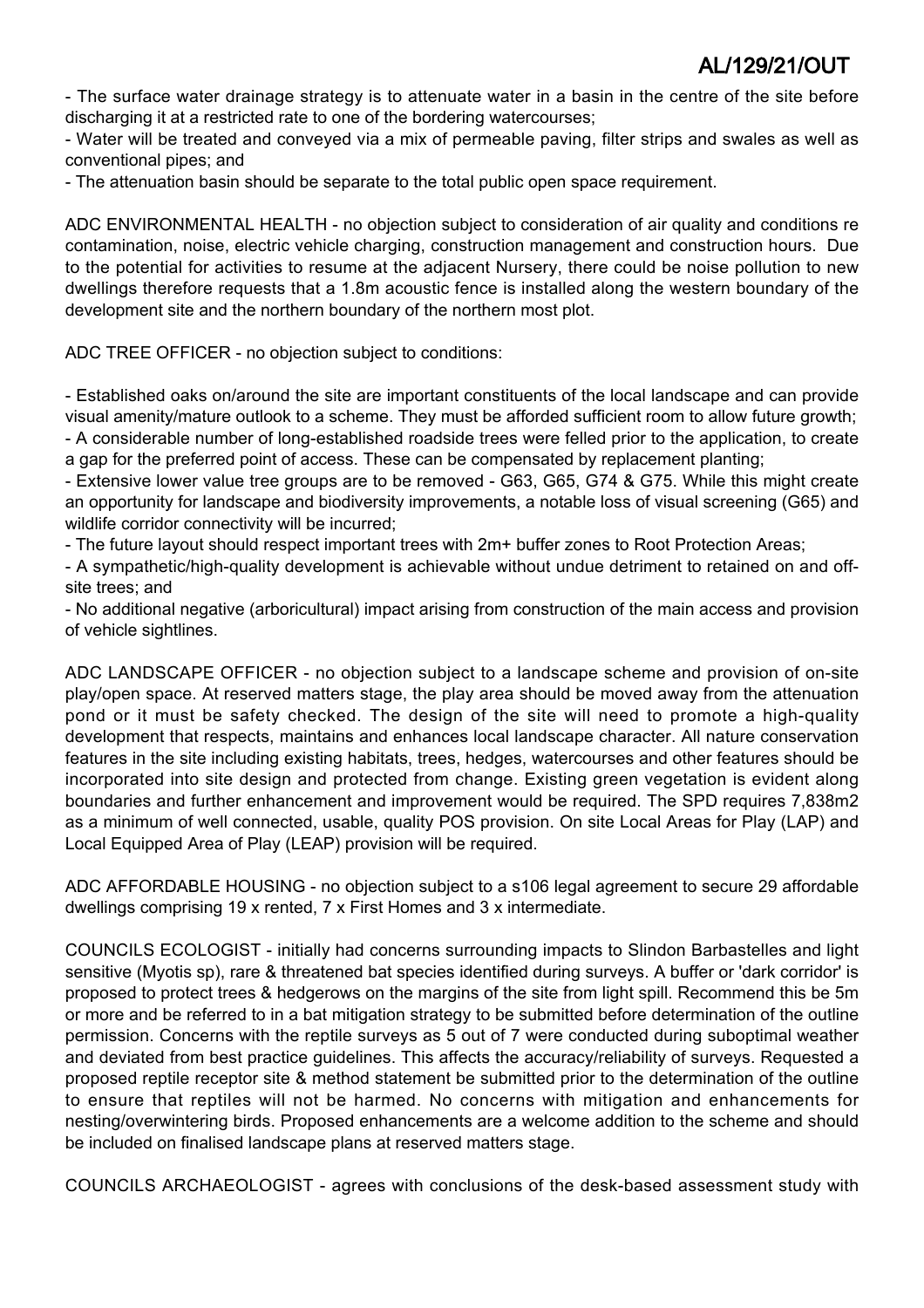regard to archaeological potential, likely impact of development on anything of interest that it might contain and procedure to mitigate this. No objection subject to a condition to secure an archaeological investigation.

### COMMENTS ON CONSULTATION RESPONSES:

Comments noted and will be addressed in conclusions section except as discussed below:

NATIONAL HIGHWAYS - concerns were raised on AL/113/21/OUT in respect of the vagueness of the "A27 Local Plan mitigation scheme" project and on that application, it was agreed with National Highways to have the contribution go towards mitigation measures between the A27/B2233 Nyton Road junction and the A27/A280 Patching dumbbell roundabout. This project will be used in the s106 for this application.

NATURAL ENGLAND - given the location of the site in 12km of the Singleton & Cocking Tunnels SAC, an Appropriate Assessment was prepared and issued on the 8th February to Natural England for review. They have not yet responded. Any response will then be reported to the Planning Committee.

WSCC HIGHWAYS - The red edge extends onto the carriageway in both directions and is likely to cover most if not all of the off-site highway improvements but it is not clear and the applicant has been asked to confirm this. Subject to this, it will either be necessary to add a further condition or incorporate the works in the s106 and members will be updated of the position at or before the meeting.

COUNCILS ECOLOGIST - following submission of a Lighting and Reptile Strategy Addendum stated that they are satisfied that the scheme is acceptable in terms of impacts of lighting and impacts on reptiles. Recommend conditions to secure the proposed mitigations.

### POLICY CONTEXT

Designations applicable to site:

Outside the Built-Up Area Boundary (BUAB); Within 12km of Singleton & Cocking Tunnels Special Area of Conservation (SAC); Grade 2 Agricultural Land; Current & Future Flood Zone 1; Tree Preservation Order (TPO/AL/7/22); Lidsey Treatment Area; and Archaeological Notification Area.

### DEVELOPMENT PLAN POLICIES

[Arun Local Plan 2011 - 2031:](https://www.arun.gov.uk/adopted-local-plan)

| AHSP2  | AH SP2 Affordable Housing                                              |
|--------|------------------------------------------------------------------------|
| CSP1   | C SP1 Countryside                                                      |
| DDM1   | D DM1 Aspects of form and design quality                               |
| DSP1   | D SP1 Design                                                           |
| ECCSP1 | ECC SP1 Adapting to Climate Change                                     |
|        | ECCSP2 ECC SP2 Energy and climate change mitagation                    |
|        | ENVDM1 ENV DM1 Designated Sites of Biodiversity or geographical<br>imp |
|        | ENVDM4 ENV DM4 Protection of trees                                     |
|        |                                                                        |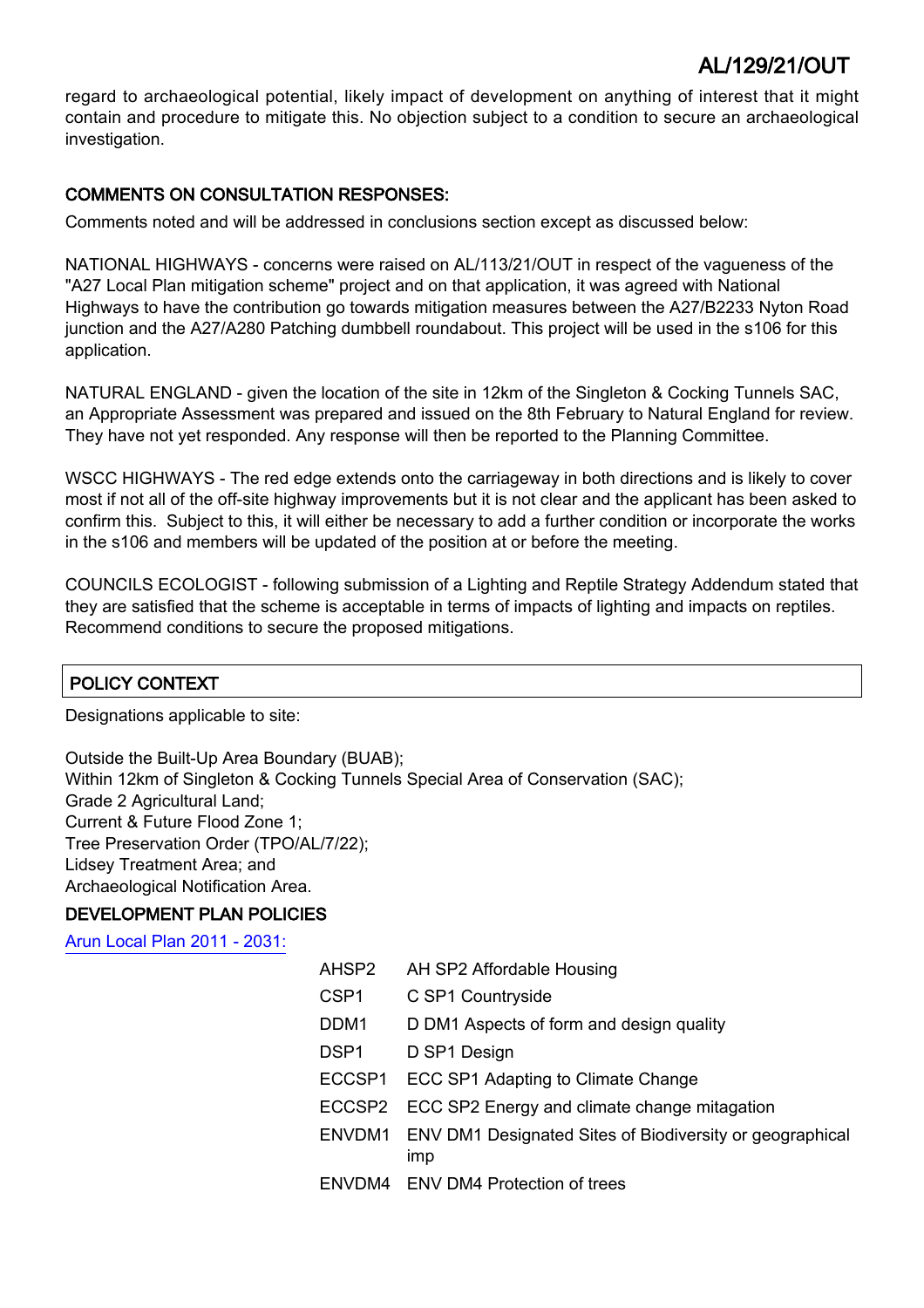- ENVDM5 ENV DM5 Development and biodiversity
- HSP1 HSP1 Housing allocation the housing requirement
- INFSP1 INF SP1 Infrastructure provision and implementation
- LANDM1 LAN DM1 Protection of landscape character
- OSRDM1 Protection of open space,outdoor sport,comm& rec facilities
- QEDM1 QE DM1 Noise Pollution
- QEDM2 QE DM2 Light pollution
- QEDM3 QE DM3 Air Pollution
- QEDM4 QE DM4 Contaminated Land
- QESP1 QE SP1 Quality of the Environment
- SDSP1 SD SP1 Sustainable Development
- SDSP2 SD SP2 Built-up Area Boundary
- SODM1 SO DM1 Soils
- TDM1 T DM1 Sustainable Travel and Public Rights of Way
- TSP1 T SP1 Transport and Development
- TELSP1 TEL SP1 Strategic delivery of telecomms infrastructure
- WDM1 W DM1 Water supply and quality
- WDM3 W DM3 Sustainable Urban Drainage Systems

| Aldingbourne Neighbourhood Plan 2019-31 Policy | Built up area boundary           |
|------------------------------------------------|----------------------------------|
| - FH1                                          |                                  |
| Aldingbourne Neighbourhood Plan 2019-31 Policy | Development of agricultural land |

- EH3 Aldingbourne Neighbourhood Plan 2019-31 Policy EH5
- Aldingbourne Neighbourhood Plan 2019-31 Policy EH6
- Aldingbourne Neighbourhood Plan 2019-31 Policy EH10
- Aldingbourne Neighbourhood Plan 2019-31 Policy EH12
- Aldingbourne Neighbourhood Plan 2019-31 Policy EE8
- Aldingbourne Neighbourhood Plan 2019-31 Policy GA1
- Aldingbourne Neighbourhood Plan 2019-31 Policy GA2
- Aldingbourne Neighbourhood Plan 2019-31 Policy GA3
- Aldingbourne Neighbourhood Plan 2019-31 Policy  $H<sub>2</sub>$
- Aldingbourne Neighbourhood Plan 2019-31 Policy  $H3$
- Aldingbourne Neighbourhood Plan 2019-31 Policy Affordable Housing
- Surface water management
- Protection of trees and hedgerows
- 'Unlit Village' status
- Protection of bat habitats
	- Communications infrastructure
	- Promoting sustainable movement
	- Footpath and cycle path network
	- Parking and new developments
- Housing Mix
	- Housing Density
	-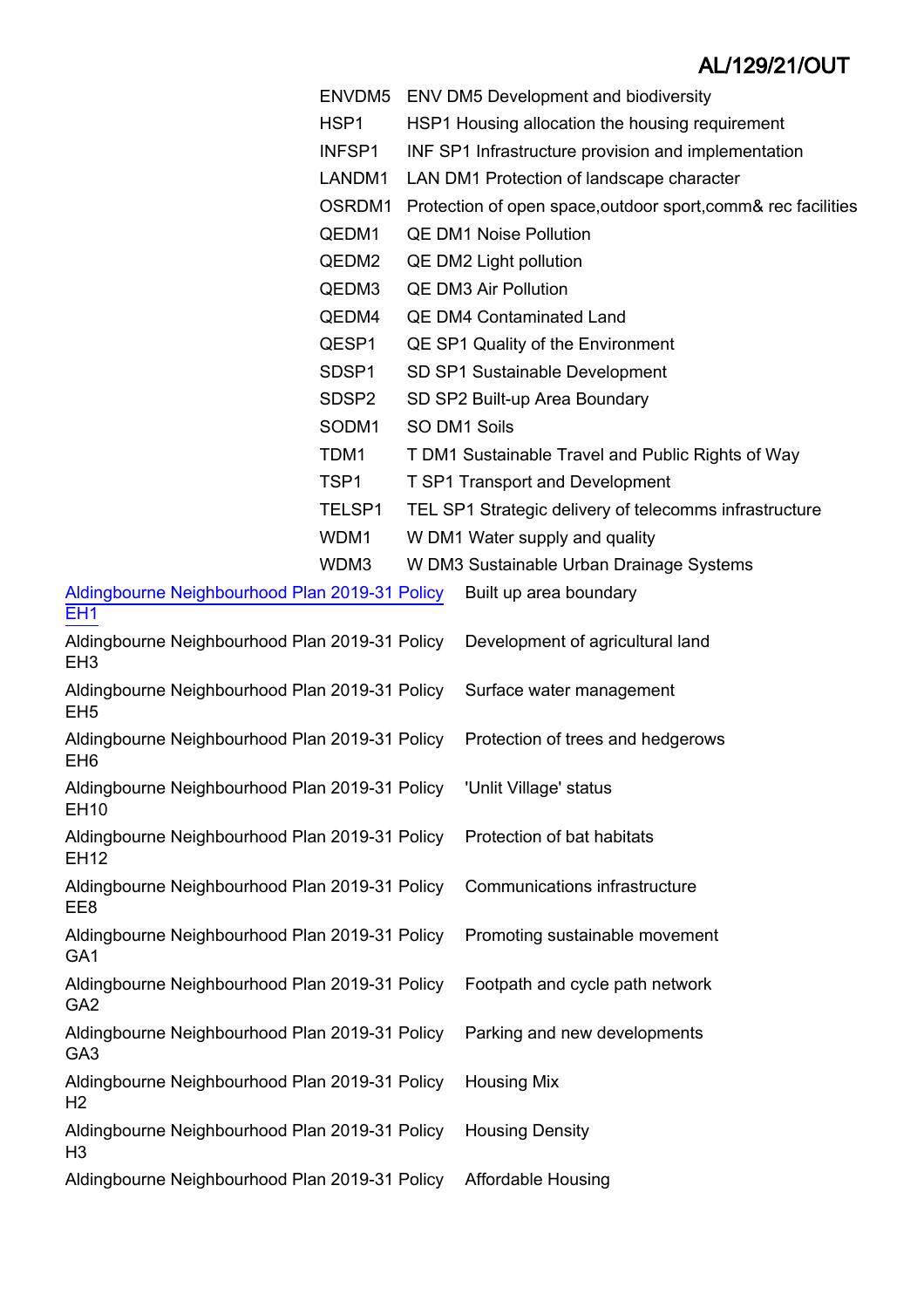### PLANNING POLICY GUIDANCE:

| <b>NPPDG</b>                          |                   | <b>National Design Guide</b>                       |  |  |  |
|---------------------------------------|-------------------|----------------------------------------------------|--|--|--|
| <b>NPPF</b>                           |                   | <b>National Planning Policy Framework</b>          |  |  |  |
| <b>NPPG</b>                           |                   | <b>National Planning Practice Guidance</b>         |  |  |  |
| <b>SUPPLEMENTARY POLICY GUIDANCE:</b> |                   |                                                    |  |  |  |
| SPD <sub>11</sub>                     |                   | Arun Parking Standards 2020                        |  |  |  |
| SPD <sub>13</sub>                     |                   | Arun District Design Guide (SPD) January 2021      |  |  |  |
| SPD <sub>12</sub>                     | <b>Facilities</b> | Open Space, Playing Pitches & Indoor& Built Sports |  |  |  |

### POLICY COMMENTARY

The Development Plan consists of the Arun Local Plan 2011 - 2031, West Sussex County Council's Waste and Minerals Plans, The South Inshore & South Offshore Marine Plan and Made Neighbourhood Development Plans. The policies are published under Regulations 19 and 35 of the Town and Country Planning (Local Planning) (England) Regulations 2012. The revised Aldingbourne Neighbourhood Development Plan was made on 14/07/21 and its policies are referred to in this report.

### DEVELOPMENT PLAN AND/OR LEGISLATIVE BACKGROUND

Section 38(6) of the Planning and Compulsory Purchase Act 2004 states:-

"If regard is to be had to the development plan for the purpose of any determination to be made under the planning Acts the determination must be made in accordance with the plan unless material considerations indicate otherwise."

The proposal conflicts with the Arun Local Plan in that it would result in development outside of the defined settlement boundary and the loss of grade 2 agricultural land. There are conflicts with the specific requirements of Arun Local Plan policies SO DM1 & W DM1 and with the Neighbourhood Plan in respect of the loss of agricultural land and the lack of evidence about local housing need.

Section 70(2) of the Town and Country Planning Act 1990 (as amended) provides that

- (2) in dealing with an application for planning permission the authority shall have regard to -
- (a) the provisions of the development plan, so far as material to the application,
- (aza) a post examination draft neighbourhood development plan, so far as material to the application,
- (b) any local finance considerations, so far as material to the application, and
- (c) any other material considerations.

### OTHER MATERIAL CONSIDERATIONS

There are other material considerations to be weighed in the balance with the Development Plan and these are discussed in the conclusions section below.

### **CONCLUSIONS**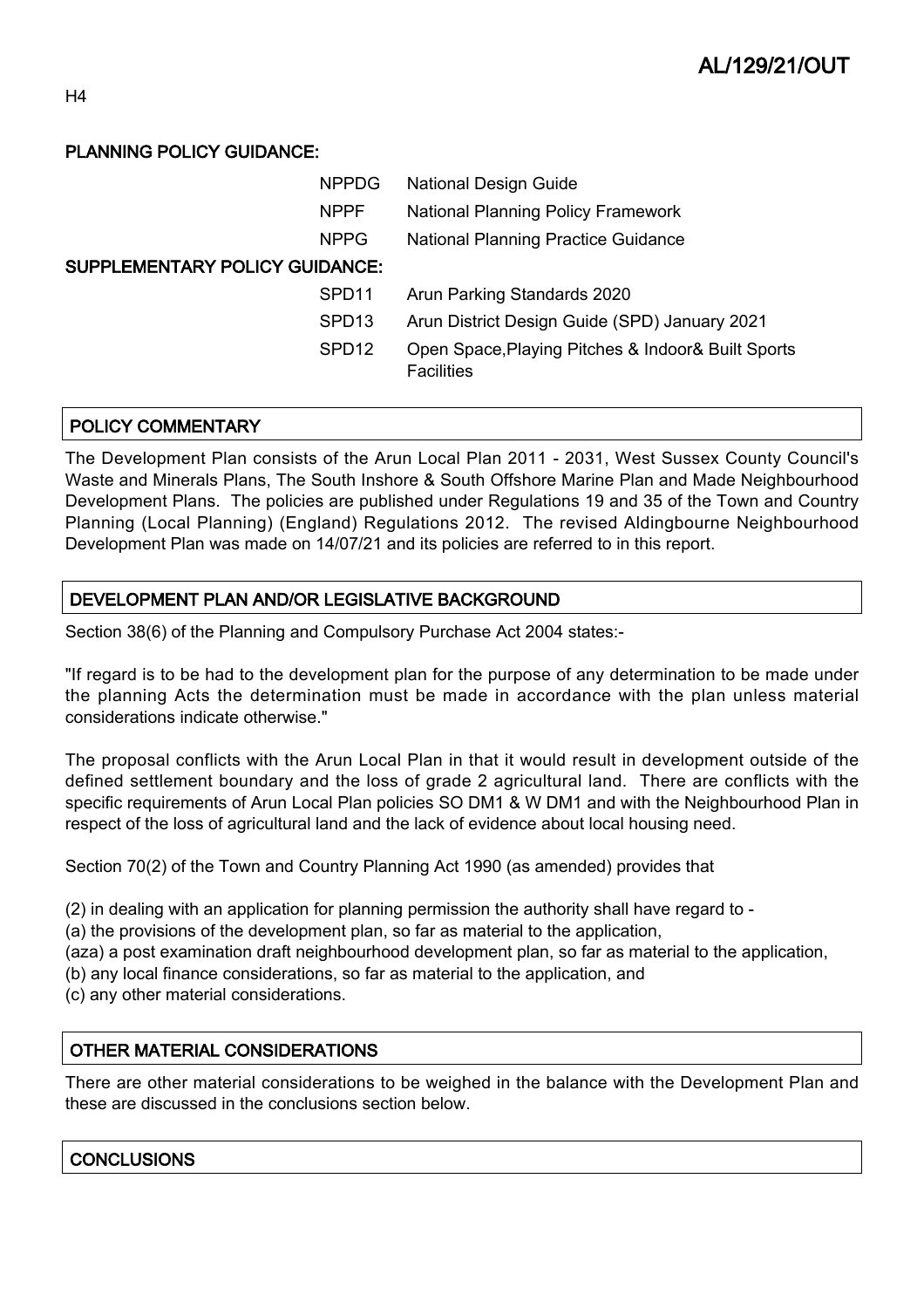#### PRINCIPLE:

Section 38(6) of the Planning and Compulsory Purchase Act 2004 states applications should be determined in accordance with the development plan unless material considerations indicate otherwise. For this application, the development plan comprises the Arun Local Plan 2011-2031 (ALP), the Aldingbourne Neighbourhood Development Plan (ANDP) and the West Sussex Waste and Minerals Plans.

Section 38(5) of the Planning and Compulsory Purchase Act 2004 states: "If to any extent a policy contained in a development plan for an area, conflicts with another policy in the development plan, the conflict must be resolved in favour of the policy which is contained in the last document". Therefore, any conflict between the ALP and the ANDP should be resolved in favour of the latter.

Paragraph 14 of the NPPF states where the 'presumption in favour of sustainable development' applies to applications involving the provision of housing, then the adverse impact of allowing development that conflicts with the neighbourhood plan will not significantly and demonstrably outweigh the benefits if four specific criteria apply.

The Council published its Authority Monitoring Report (AMR) for 2020/21 and this shows the Housing Land Supply (HLS) decreased from 3.3 years to 2.42 years. This reflects a more rigorous assessment of housing trajectories following recent appeals including the very recent appeal concerning Land South of Barnham Station.

On the basis of the new AMR, the policies most important for the determination in the ALP (C SP1) have reduced weight as Arun cannot demonstrate an adequate supply of housing land. The revised ANDP has recently been made (14/07/21) and does have greater weight but due to the HLS being below 3 years does not benefit from the weight given to recently made plans from para 14 of the NPPF and so the presumption in favour of sustainable development would be unaffected by the ANDP.

#### Arun Local Plan:

Policy H SP1 sets out an overall provision of 20,000 new homes through the Local Plan phased over the plan period to 2031. It includes reference to additional non-strategic allocations being made across the District, through reviews of Neighbourhood Plans and in cases where there is no up-to-date Neighbourhood Plan, through the publication of a "Non-Strategic Site Allocations Development Plan Document". It is no longer planned to prepare this document. The Local Plan is to be subject to a formal review. The ANDP has been reviewed and allocated additional land for housing.

Policy C SP1 states residential development in the countryside outside the BUAB will not be permitted unless it accords with policies in the Plan which refer to a specific use or type of development. None of these relate to the proposal. Policy SD SP2 states development should be focused within the BUAB. The proposal conflicts with ALP policies C SP1 and SD SP2.

Aldingbourne Neighbourhood Development Plan:

The ANDP was made on 14/07/21 and shows the site outside the BUAB. Policy EH1 recognises the need to provide more housing to meet the current housing land shortfall defined by the ALP and so provides an opportunity for development outside the BUAB provided it meets various criteria as follows:

(i) the scale of development is proportionate to the housing supply shortfall and local housing needs of the Parish and can be deliverable in the short term;

(ii) the development will protect the local landscape character and wider setting of the South Downs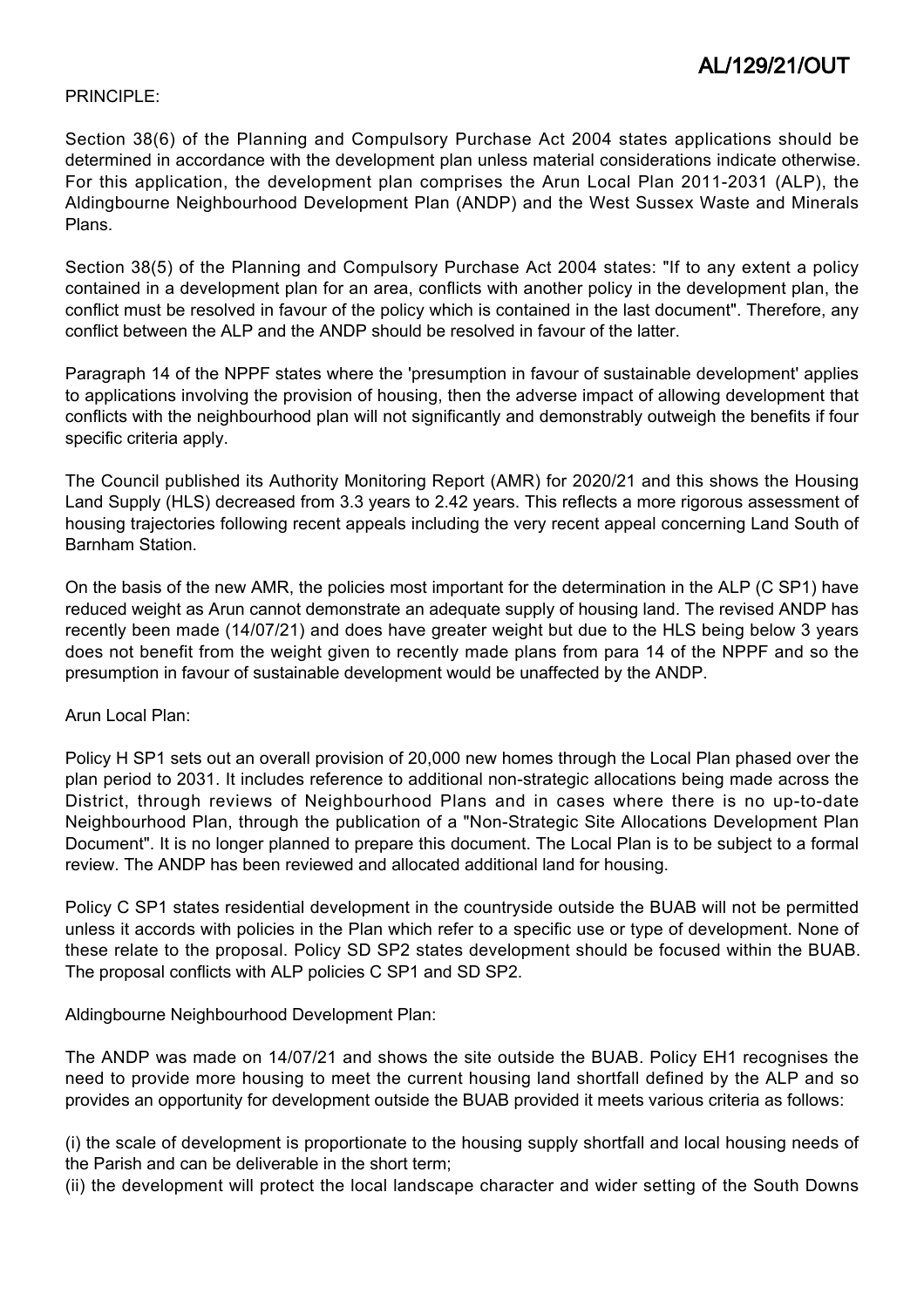National Park and support the dark skies policy;

(iii) the proposal is sensitively designed and located and respects the character and built heritage of neighbouring settlements;

(iv) it is demonstrated through appropriate assessment that there would be no significant harm to biodiversity, including the roosting, feeding and commuting of bat species, or to bat species associated with the Singleton and Cocking Tunnels Special Area of Conservation (SAC) and Slindon Woods;

(v) the proposal is sustainably located and accessible to local facilities and services and sufficient capacity exists or can be provided to accommodate additional needs;

(vi) there would be no unacceptable environmental, amenity or traffic implications including an increased risk of groundwater flooding; and

(vii) the development does not lie within 50m of the biodiversity corridors where these are used by roosting or feeding or commuting bats.

Policy GA1 is relevant but has the same requirements as part (v) above. The following is an analysis of the EH1 criteria:

(i) The proposal contributes 9.5% towards the annual housing requirements and is clearly proportionate to current housing supply shortfall defined by the ALP. It is unclear from the submission how this proposal will meet specific needs of Aldingbourne particularly as according to ANDP policy H1 2019, the Parish has exceeded its allocation by 48 units. Albeit that it would first be necessary to secure a reserved matters consent, the applicant has stated that the site is deliverable in the short term.

(ii) A Landscape Visual Impact Assessment (LVIA) has been submitted. This states the site has capacity to accommodate and integrate, overtime, residential development of the scale and nature envisaged without significant adverse effects in landscape and visual terms. The Councils Landscape Officer has not raised any concerns.

(iii) Matters of layout, scale, appearance & landscaping are reserved for a future application, but it is clear from the indicative layout that the site can be integrated with existing development and is of a density appropriate to the location.

(iv) An Appropriate Assessment has been prepared which concludes that subject to conditions being imposed, there will be no adverse effect on the integrity of the Singleton and Cocking Tunnels SAC. This is being reviewed by Natural England.

(v) This report concludes although the site will be car reliant, when considering the NPPF as a whole, it is a sustainable site. The site is very close to the committed Wings site, diagonally opposite to the committed Land North of Lees Yard site and in part opposite to the edge of the BEW strategic allocation (which are both also part of the BUAB).

(vi) This report concludes no adverse environmental, amenity, ground water flooding or traffic impacts.

(vii) The site does not lie within 50m of the ANDP designated biodiversity corridors.

There is a slight conflict in respect of (a) in that the proposal does not make it clear how it relates to the needs of the Aldingbourne Parish but otherwise the proposal complies with the policy requirements.

The National Planning Policy Framework (NPPF):

The NPPF is an important material consideration in determining planning applications. As the Council cannot demonstrate a 5-year HLS, para 11(d) of the NPPF and the application of the 'presumption' for sustainable development is triggered.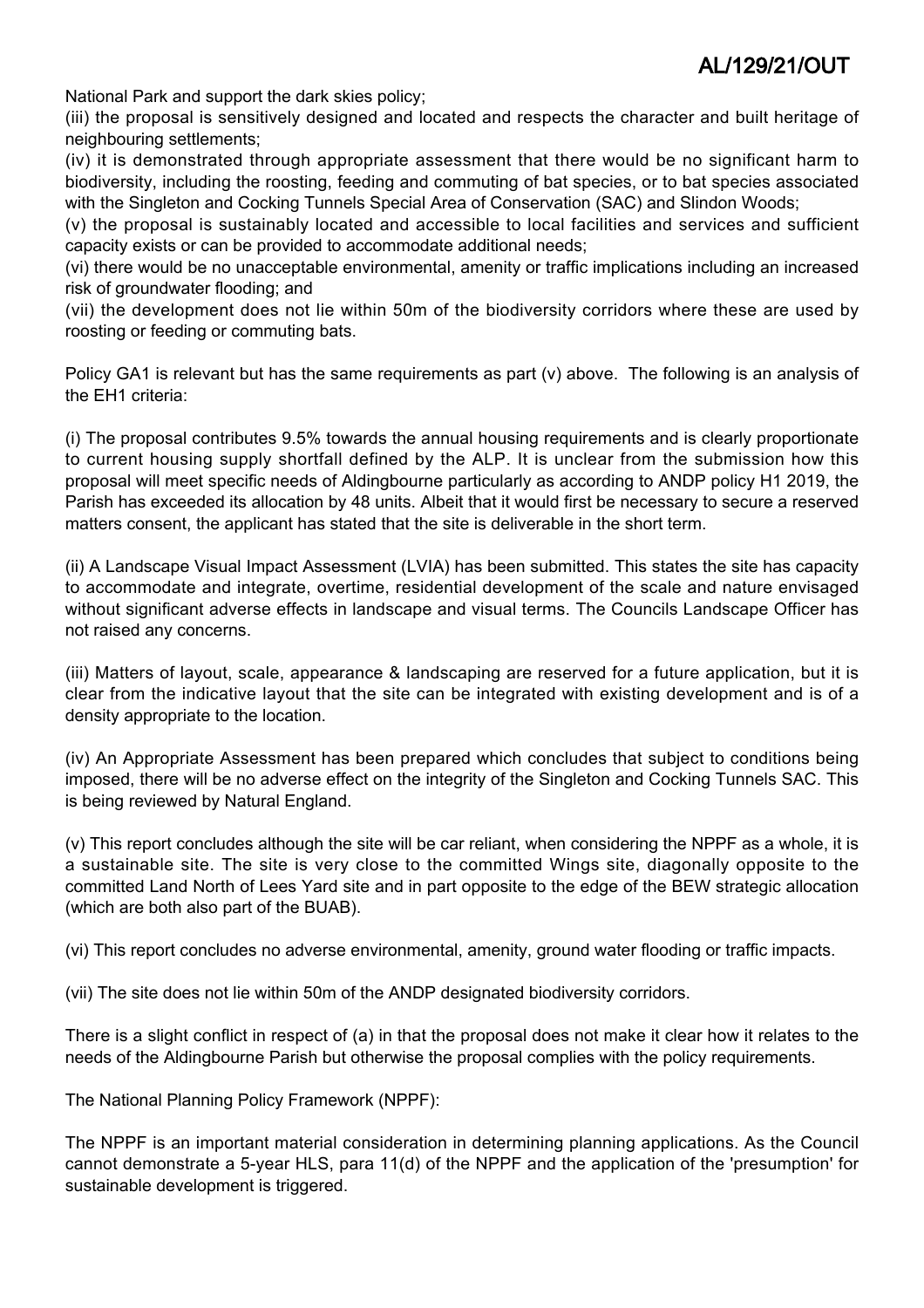This states where there are no relevant Development Plan policies, or the policies which are most important for determining the application are out-of-date (including for applications involving the provision of housing where a 5-year HLS cannot be demonstrated), planning permission should be granted unless (i) the application of policies in the NPPF that protect areas or assets of particular importance provides a clear reason for refusing the development proposed; or (ii) any adverse impacts of granting permission would significantly and demonstrably outweigh the benefits, when assessed against the policies in the NPPF as a whole.

Part (i) does not apply to this determination as the site does not lie in a protected area. The part (ii) test will be applied at the end of this report.

#### Other Material Considerations

In January 2022 the government published Arun's most recent Housing Delivery Test (HDT) results and showed that Arun achieved 65% triggering the application of the presumption in favour of sustainable development (although this is already being applied due to the HLS shortfall).

In February 2021, Arun published an Interim Policy Statement for Housing Delivery (IHS). This is not policy, but it meant as a guide for developers proposing development on sites outside the BUAB and to inform planning decisions. The IHS applies to sites adjacent to settlement boundaries and this site is adjacent (opposite to) two different areas of BUAB. The IHS sets out criteria to help speed up determinations of suitable residential developments. The applicant states the proposals meets all but one of the criteria (the exception being the site is not within the BUAB) and so scores very highly against the criteria.

#### **Sustainability**

ALP policy SD SP1 "Sustainable Development" states the Council will take a positive approach that reflects the presumption in favour of sustainable development contained in the NPPF. Para 8 of the NPPF states that in order to achieve sustainable development; economic, social and environmental gains should be sought jointly and simultaneously through the planning system.

The proposal, despite being outside the BUAB, is sustainably located as it lies on the southern edge of Aldingbourne and it will be possible for residents to use non-car means of transport to access schools, pubs, shops and other services. The proposed 125m long footway on Lidsey Road will enable residents to walk safely to access services/facilities to the north including the bus stops outside the Wings site. The submitted Design and Access Statement has maps showing the proximity of nearby facilities. The addition of the footway will benefit existing residents in this location.

It is relevant to note the site entrance will be not far to the north of the proposed A29 roundabout and entrance to BEW so that residents will in the future be able to access facilities and services in Barnham by heading east through BEW. Whilst the private car could be required for longer distances, new residents would not need to rely on a car for local journeys and although public transport may not be particularly attractive in terms of frequency, it does exist as an alternative. The application includes a travel plan which proposes new residents be provided with vouchers towards cycling equipment and bus/rail travel.

The development will result in the felling of some trees whilst some have been removed already but the most important ones have been protected and the developer will be required to replace trees lost on a 2:1 basis. The application suggests dwellings will be designed to conform with prevailing requirements and standards in respect of energy efficiency and performance and reducing water consumption. In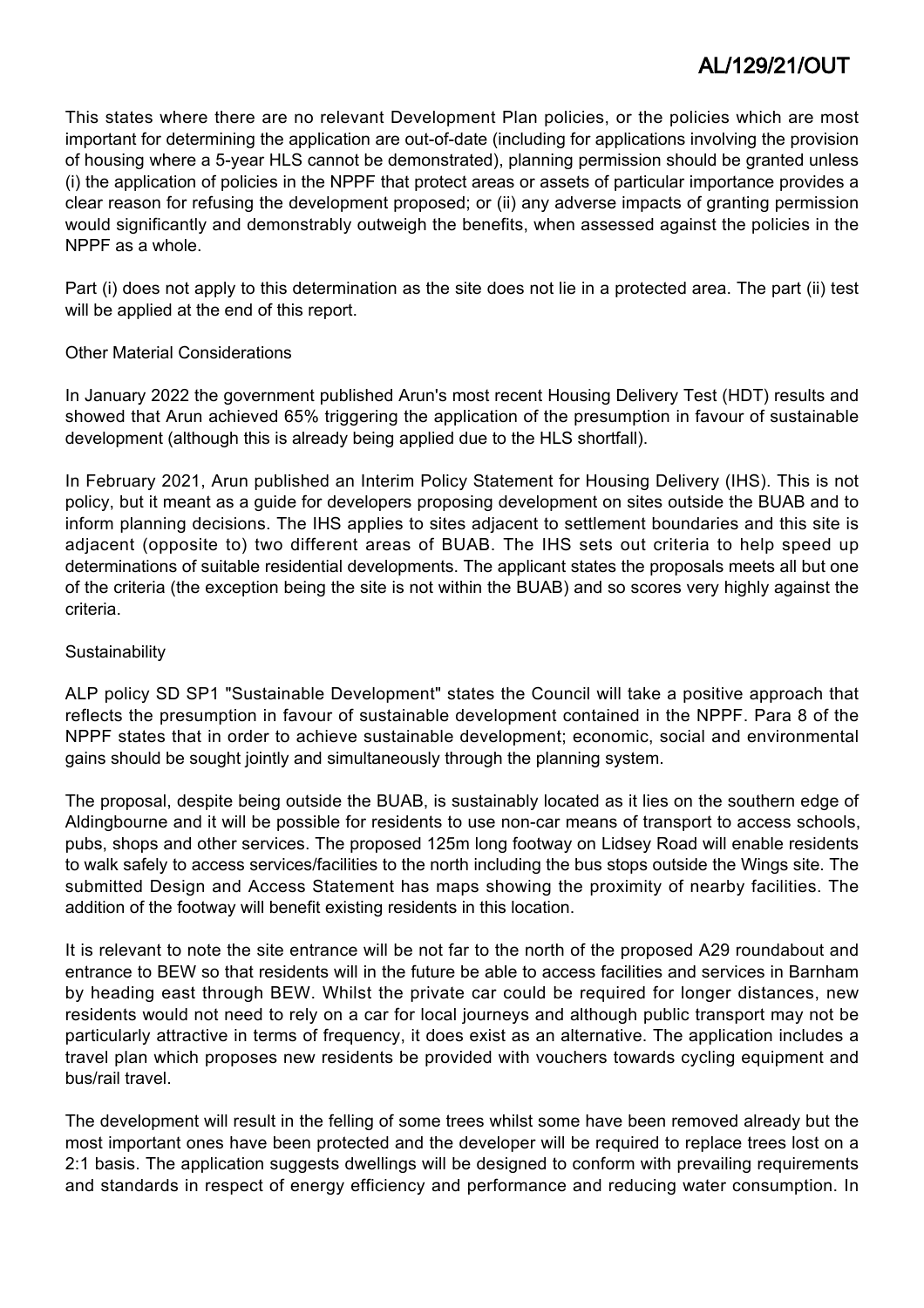addition, electric vehicle charging points, superfast broadband, the proposed footway, cycle storage and the Travel Plan will help to minimise the need to travel and thus reduce travel emissions.

The proposal will include 29 Affordable Dwellings and up to 95 new dwellings to contribute to the current housing land supply shortfall & helps to meet future needs. There will be a requirement that a percentage of the new housing be designed to be suitable for the older population.

The application states the development will be delivered by a locally based developer (although it is not possible to ensure this by condition) and will result in the creation of jobs and wages during the construction phase whilst contributing to the overall long-term prosperity of residents and businesses in the District of Arun in perpetuity. The development will result in additional Council Tax revenues & potential new homes bonus payments whilst CIL receipts (to be determined at reserved matters stage) could be used to contribute towards local infrastructure. In addition, the development will contribute financially to improvements on the A27.

The New Homes Bonus and Community Infrastructure Levy are local finance considerations and as noted in the Development Plan Background section above, section 70(2) of Town and Country Planning Act 1990 (as amended) provides that local planning authorities should have regard to any local finance considerations, so far as material to the application. However, council tax revenues are not capable of being considered in the same way.

Notwithstanding the loss of agricultural land, the proposal does meet the economic, social and environmental aspects of sustainable development and the presumption in favour of sustainable development is engaged. This states permission should be granted unless any adverse impacts of granting permission would significantly and demonstrably outweigh the benefits, when assessed against the policies in the NPPF as a whole.

#### Conclusion on Matters of Principle:

The principle of development on this countryside site conflicts with the ALP but broadly in accordance with policy EH1 of the ANDP. The conflict between the two would be resolved in favour of the newer ANDP. Even if it were considered that the proposal was in conflict with policy EH1 (due to a lack of information as to how the proposal meets the needs of Aldingbourne), because the Councils HLS is below 3 years, paragraph 14 of the NPPF would not apply and the application would then fall to be determined by the NPPF presumption in favour of sustainable development under paragraph 11 (d).

### AGRICULTURAL LAND:

The application is accompanied by an Agricultural Land Classification and Soil Resources Report (ALC) which concludes that 2.6ha of the site is in Grade 2 (very good quality) but that the division of the site into three well-defined field parcels affects the efficiency of farming operations. The ALC recommends that the soils be protected and reused. The application documents do not comment on recent agricultural activities at the site but the photographic evidence suggests the fields have been used very recently for arable crops and there would be potential for such activities to continue. The Ecology Assessment states that wheat and barley were growing in the fields in August 2020.

ALP policy SO DM1 states unless land is allocated, then the use of Grades 1, 2 and 3a of the ALC for any form of development not associated with agriculture, horticulture or forestry will not be permitted unless the need for the development outweighs the need to protect such land in the long term. ANDP policy EH3 states development proposals affecting best and most versatile agricultural land will be resisted unless it can be demonstrated that the need for the development clearly outweighs the harm.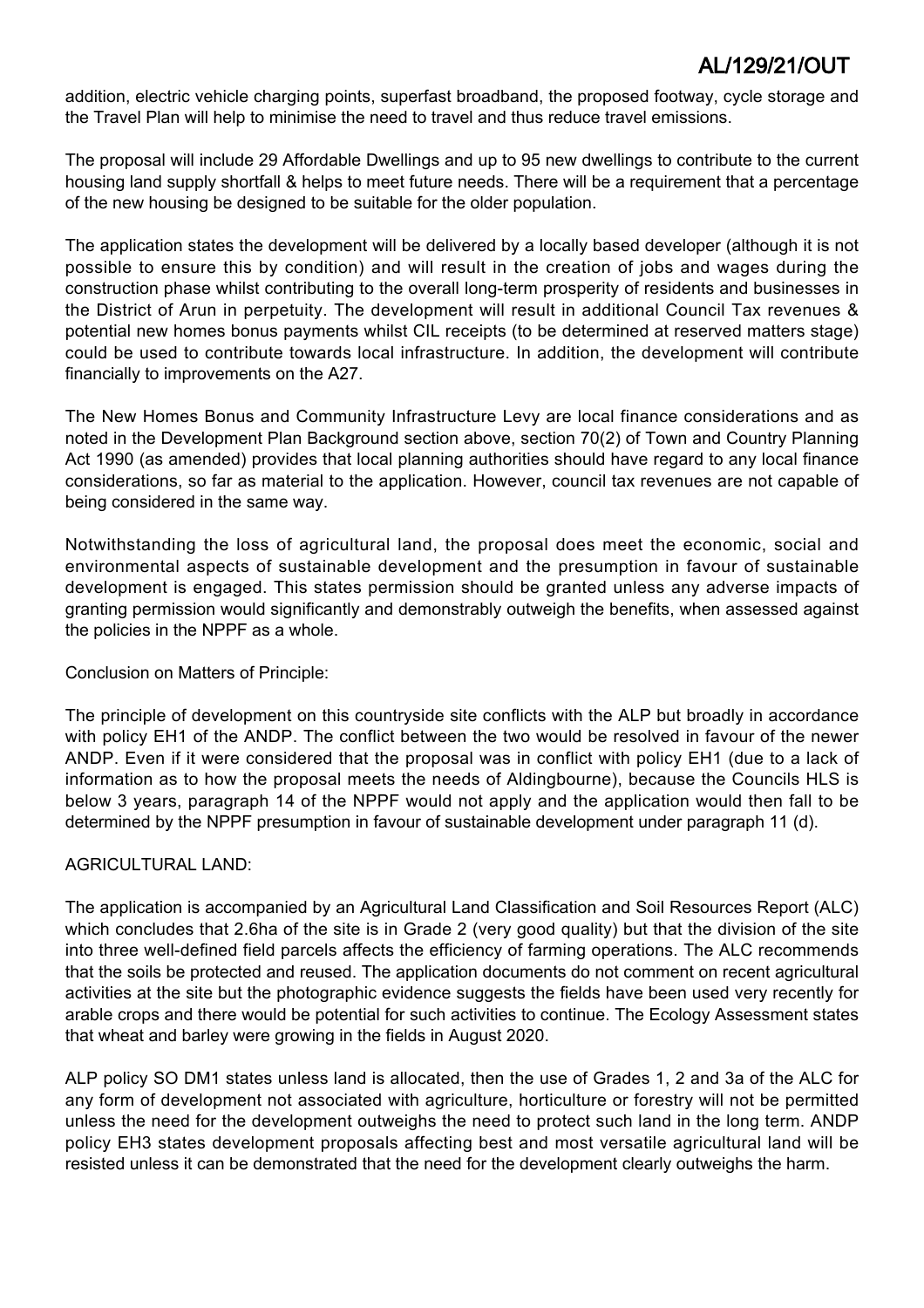In allowing an appeal at Clays Farm, Yapton which concerned a refusal on loss of grade 2 agricultural land (Y/62/18/OUT), the Inspector noted the site was not being used for agriculture and that there was no evidence that the site would be so used in the future. The Inspector stated whilst this does not in itself justify the loss of agricultural land, it does act to reduce the level of environmental and economic harm caused by its development. The Inspector considered that the loss of the grade 2 agricultural land represented only moderate harm and that the benefits of 33 new homes outweighed this harm.

Although this land is (or has until very recently been) used for crops, the Councils housing land supply shortfall is significant and agricultural land will need to be built on to meet the shortfall. Sites that are close to existing settlement boundaries such as this would be preferred to meet this need. The three separate field nature of the site is a potential constraint to continued agricultural viability as larger tracts of land are preferred in the interests of efficiency. On balance, the housing land supply need does serve to outweigh the loss of the grade 2 agricultural land.

Policy SO DM1 makes it clear that in order to fully justify the loss of the agricultural land, the policy criteria (a) to (b) and (d) to (g) should be met. These require assessment of the land's economic status, the land's environmental & other benefits and mitigation measures. The applicant has not responded to these criteria and has not provided a Soil Resource Plan. Whilst the need for the development is accepted, there is conflict with the remaining parts of the policy. A condition can be imposed to secure a Soil Resource Plan to protect and secure reuse of the important soils.

#### ARCHAEOLOGY:

ALP Policy HER DM6 states that where a site on which development is proposed has the potential to include heritage assets with archaeological interest, permission will only be granted where it can be demonstrated that development will not be harmful to the archaeological interest of these sites. The policy requires that a desk based archaeological assessment be submitted with the application. The Councils Archaeologist raises no objections. The application is accompanied by an archaeological desk based assessment and so there is no conflict with policy HER DM6.

#### TRAFFIC & ROAD SAFETY:

ALP policy T SP1 seeks to ensure development provides safe access on to the highway network; contributes to highway improvements (where appropriate) and promotes sustainable transport. Schemes should accommodate the efficient delivery of goods and supplies; give priority to pedestrian and cycle movements, be accessed by high quality public transport facilities, create safe and secure layouts for traffic, cyclists and pedestrians and provide appropriate levels of parking. Policy T DM1 requires new development be located in easy access of established non-car transport modes/routes.

ANDP policy GA2 states support will be given to proposals that improve walking & cycling routes whilst GA3 requires parking be provided to meet current standards. Para 110 of the NPPF states: "In assessing .. specific applications for development, it should be ensured that: (b) safe and suitable access to the site can be achieved for all users". Para 111 states: "Development should only be prevented or refused on highways grounds if there would be an unacceptable impact on highway safety, or the residual cumulative impacts on the road network would be severe."

The application proposes a main access from Lidsey Road which will be 7.3m wide (tapering to 5.5m inside the site) with additional 2m footways and will take the form of a bellmouth arrangement with 15m radii & visibility splays of 2.4m by 160m. It is proposed to provide footway along Lidsey Road between the new access and the existing footway outside April Cottage to the north. This will be 2m wide by around 125m long. The illustrative layout suggests a secondary pedestrian access in the northeastern corner onto the new footway.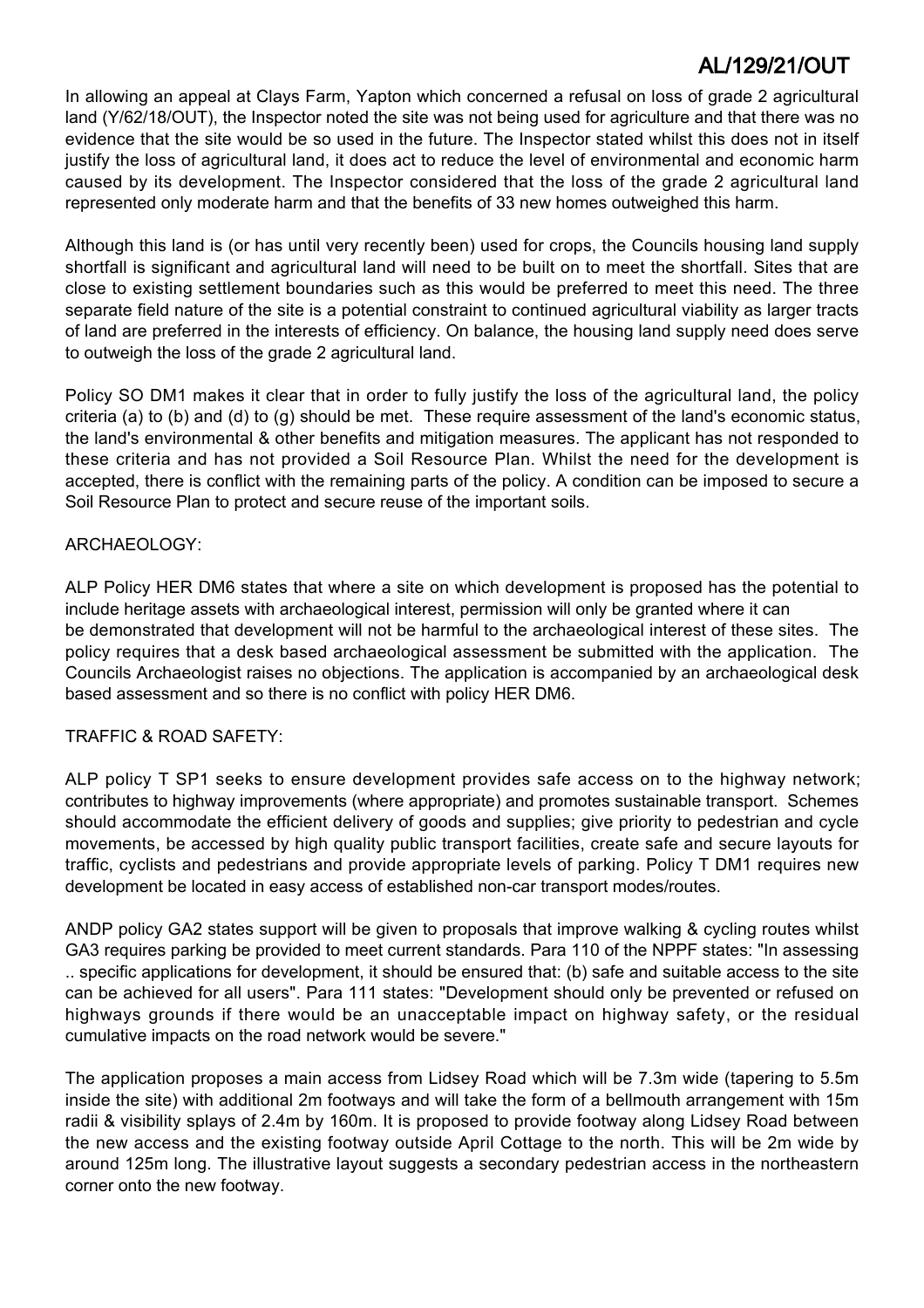The existing access serving Woodgate House, Stockhearn Nursery and associated dwellings will be retained and the site layout road would cross it to the west of Woodgate House. All other existing field gate accesses would be stopped up. The comments of WSCC Highways are set out in full on the Councils website (responses dated 30/11/21 & 08/04/22) and summarised elsewhere in this report. They raise no objections and state no unacceptable impact on highway safety and that the residual cumulative impacts on the road network would not be severe (NPPF para 111).

As there are no details as to layout, size of the houses or the exact form of parking spaces, it is not appropriate to consider parking provision at this time. Compliance with the Arun Parking Standards SPD will be considered at reserved matters stage. This will include a requirement to ensure 5% of all spaces are suitable for the disabled and a condition is included to remind the developer of this requirement.

The proposal is compliant with the relevant development plan policies and the guidance on highway safety within the NPPF. There is also support from ANDP policy GA2 in terms of the new footway.

#### LANDSCAPE, CHARACTER & DENSITY:

ALP policies D SP1 and D DM1 require development make the best possible use of land by reflecting or improving on the character of the site/surrounding area. Policy LAN DM1 states development should respect the particular characteristics & natural features of the relevant landscape character areas and seek, wherever possible, to reinforce or repair the character of those areas. ANDP policy H3 states density should be appropriate to location.

The indicative layout shows a mix of dwellings. Section G of the Arun Design Guide suggests a density of 5-15 for detached/semi-detached houses and 15-20 for terraced houses in rural locations but 15-25 for detached/semi-detached houses and 20-30 for terraced houses in the 6 village areas. The Design Guide states the density should be appropriate to the location, balancing the need for efficient use of land with a design that responds to and enhances the existing character. The overall density is 26.9 dwellings per hectare.

This site whilst in the rural area is closely related to the settlement boundary and so a density reflecting that given for the 6 villages areas would be appropriate. The density for the Wings site to the north was slightly higher at 27.9 and that this site benefits from screening along its frontage (particularly the northern parts of the site) enabling large parts of the development to be hidden from view (unlike Wings). It is material that permission is applied for up to 95 dwellings and the Local Planning Authority would be able to seek a lower number at reserved matters stage following assessment versus detailed design policies.

The application is outline and does not seek the approval of layout, external appearance, scale or landscaping. The illustrative masterplan suggests the site layout will ensure a landscaped soft edge to existing boundaries with rural land (west & south) and to the road. The layout suggests the open space area will be integrated with the proposed houses and will benefit from natural surveillance.

There will be a visual change to the character of Lidsey Road in this edge of settlement rural location. The existing/proposed tree screening along Lidsey Road will mitigate this to an extent. The submitted LVIA states that:

- the site has a high/moderate capacity for housing development based on its location on a weak settlement boundary, lack of positive contribution to key features and very limited visibility;

- the existing vegetation framework provides a sound basis for improvement and enhancement that will benefit both the settlement approach, provide an attractive setting and improve connectivity and longevity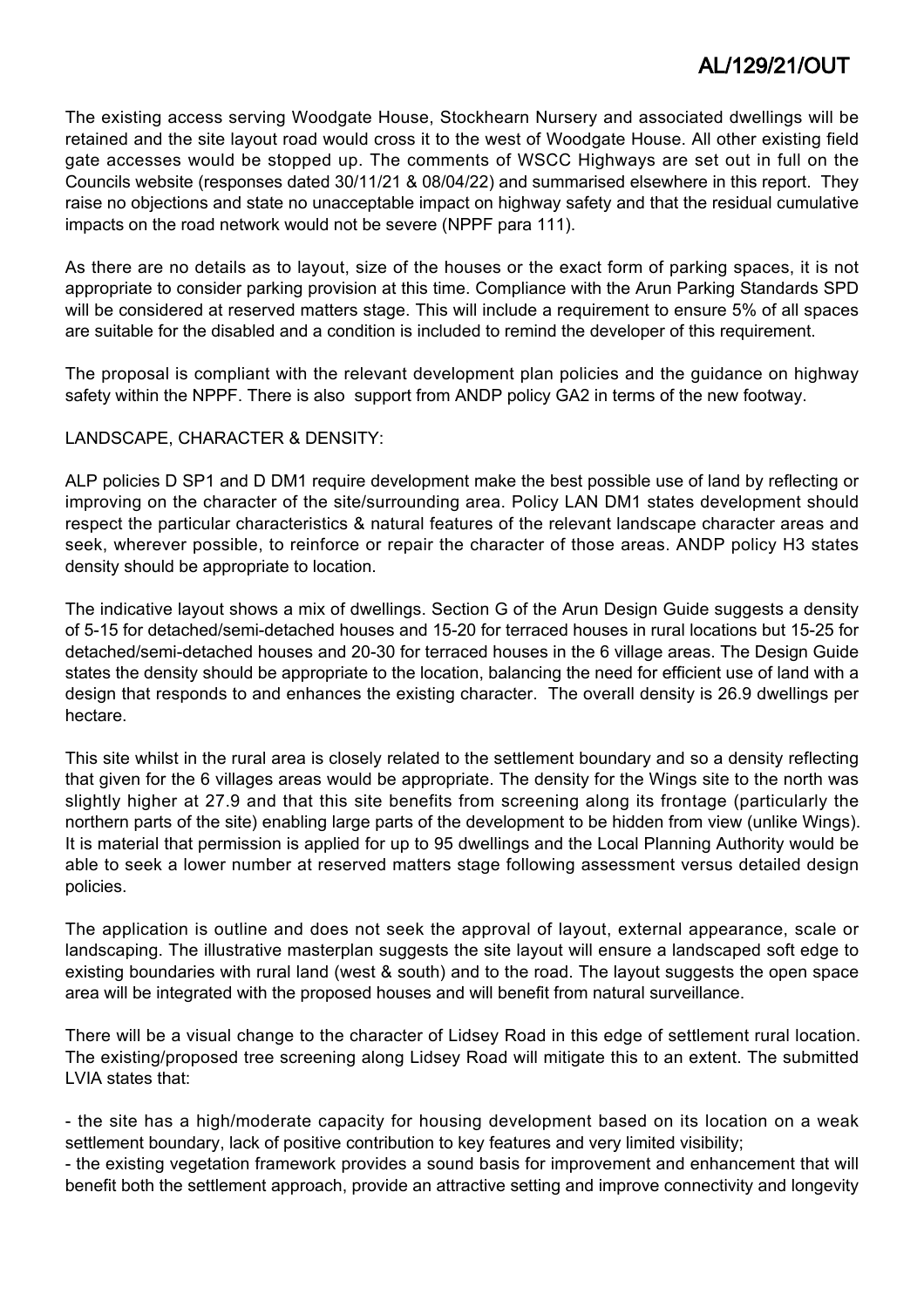of key landscape features and habitat;

- the development will square off the existing irregular settlement boundary along this section;
- there are no impacts to any sensitive landscape designations;

- visual impacts from public receptors are considered to be minor with the exception of a very short section of the A29 along the eastern boundary but this will reduce as the proposed boundary treatments mature; and

- overall the site has capacity to accommodate and integrate, overtime, residential development of the scale and nature envisaged without significant adverse effects in landscape and visual terms.

The Councils Landscape Officer has not raised objections in terms of landscape character. Although the proposal will result in a change to the character of the area, over time, this will reduce due to proposed boundary enhancement and in any case this impact is outweighed by the benefits of the proposal including the contribution to the HLS shortfall. The proposal is acceptable in respect to density, landscape and character and there is no conflict with the relevant policies.

#### RESIDENTIAL AMENITY:

ALP policy D DM1 requires there be minimal impact to users and occupiers of nearby property and land. LP policy QE SP1 requires development contribute positively to the quality of the environment and ensure development does not have a significantly negative impact on residential amenity. The Arun Design Guide sets out guidance on garden depths and interface distances between houses.

It is appropriate to ensure the development can be finalised without giving rise to any harm to existing residential properties. The layout suggests there may be situations where the Councils interface distances cannot be achieved or where overlooking may occur such as the areas adjacent to existing dwellings (The Paddock & April in the northern part). As the development is for up to 95 dwellings and as layout is not being agreed, these issues can be resolved at reserved matters stage. The location of vehicle/pedestrian accesses will not give rise to disturbance to existing residents.

Subject to a more detailed consideration of privacy issues at the reserved matters stage, there is no conflict with ALP policies D DM1 or QE SP1.

#### POLLUTION IMPACTS:

ALP Policy QE DM3 requires that major developments are in easy reach of established public transport services, maximise provision for cycling & pedestrian facilities, include electric car charging points and contribute towards the improvement of the highway network.

The layout and footway improvements will allow persons to safely walk out of the site and north towards nearby services and facilities. Residents can cycle on Lidsey Road to reach destinations to the north and south. Electric vehicle charging points, cycle storage and travel vouchers will promote the use of non-car means of travel and so potentially reduce vehicle emissions. The Air Quality Assessment concludes increases in pollution concentrations as a result of scheme generated traffic are not expected to have a significant impact on local air quality. The Environmental Health Officer (EHO) raises no concerns.

Policy QE DM1 states that residential development likely to experience road noise must (a) be supported by a noise exposure category assessment and designed to ensure that residents will not be adversely affected by noise; and (b) consider both the likely level of exposure at the time of application and any increase that might be reasonably expected in the foreseeable future.

The application is accompanied by a Noise Assessment which recommends acoustically rated windows and ventilation to habitable rooms. It concludes that with these mitigations, noise in habitable rooms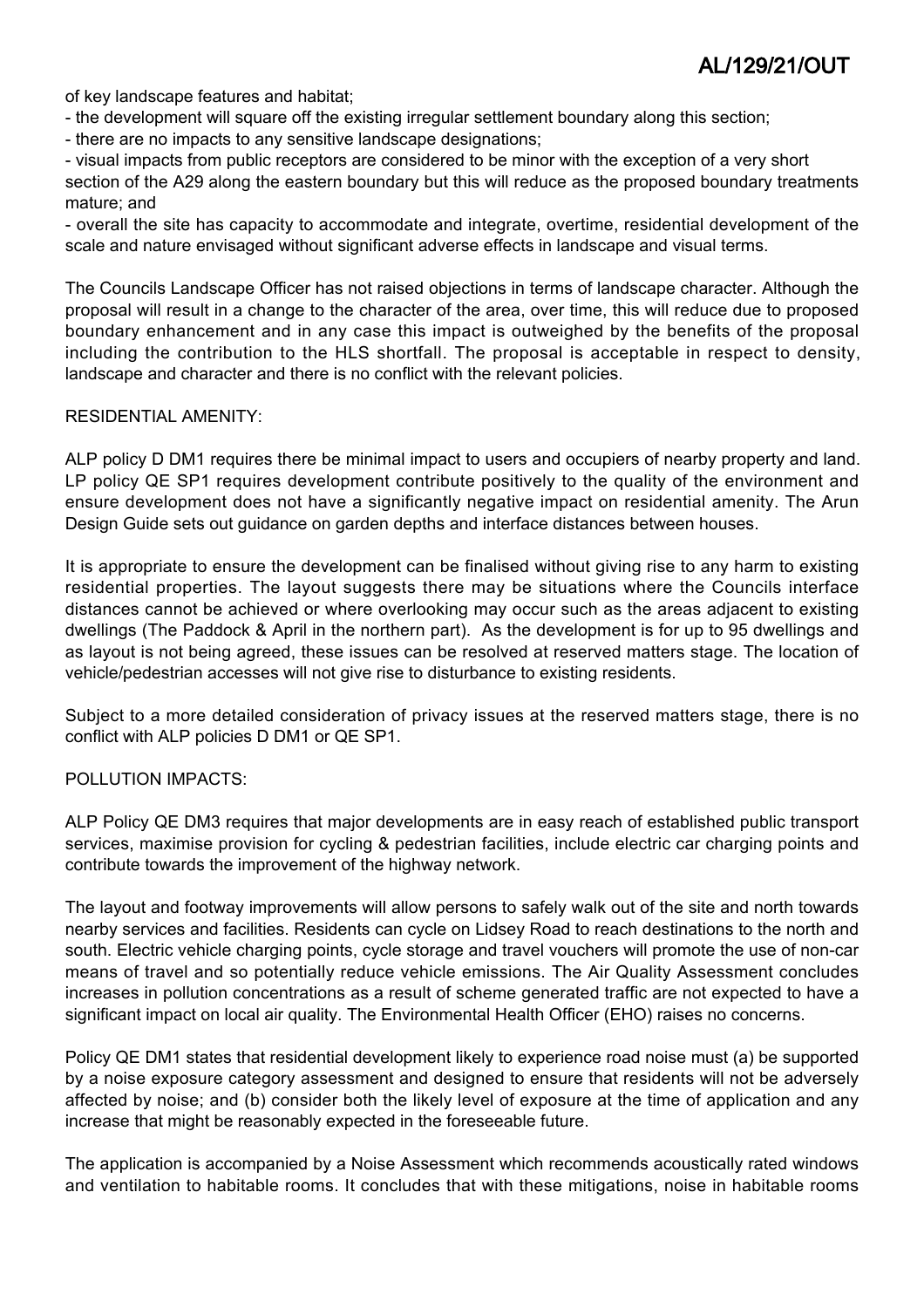would be appropriate and that daytime external noise levels will be lower than acceptable levels. The EHO requested particular consideration of the horticultural premises to the west and requested that an acoustic fence be placed on the western boundary of the site and the northern boundary of the northern most plot to protect against any future noise from the horticultural premises.

ALP policy QE DM2 states outdoor lighting should not have an adverse impact on neighbouring uses or the wider landscape, particularly with regard to the South Downs International Dark Sky Reserve designation. Further, that schemes proposing outdoor lighting be accompanied by an assessment. ANDP policy EH10 states proposals which detract from unlit environments of the Parish will not be supported and that new lighting will be required to conform to the highest standard of light pollution restrictions in force at the time.

The Design and Access Statement states lighting should be reserved to a condition, but states detailed design will ensure light levels provide the minimum glare and spillage without compromising security and effectiveness. It is agreed lighting can be reserved to a condition and this will ensure that lighting is designed to be sensitive to bats/other wildlife using site boundaries. The EHO raises no concerns.

Therefore, there are no conflicts with the relevant policies.

#### CONTAMINATION:

ALP Policy QE DM4 states development will be permitted on land that is contaminated as long as remediation is provided. The submitted Preliminary Ground Contamination Risk Assessment states the site has comprised agricultural fields since the earliest mapping in 1874 and no development has taken place since that time. It concludes there are no potential pollutant linkages with regard to either proposed end users of the site or controlled waters.

Environmental Health raised no objections subject to a standard unexpected contamination condition. With this condition in place, remediation can be secured should any contamination be discovered and as such the proposal will be in accordance with the policy.

### TREES:

ALP policy ENV DM4 states TPO protected trees, Ancient Woodland, those in a Conservation Area or trees that contribute to local amenity are not damaged or felled unless the development meets the certain criteria including that the benefits outweigh the loss of trees or woodland. ANDP policy EH6 states loss of trees contributing to amenity can be sanctioned where the benefits outweigh the loss.

The application proposes to remove several small low value/non-native trees forming part of selfseeded/un-managed hedgerows within the site comprising of Cypress trees and a single Western Red Cedar. These are (a) on the site frontage, (b) within a row extending west from the former, (c) on the majority of the northern boundary and (d) along the western boundary. A TPO is in place to protect 9 Pedunculate Oak and 1 Ash tree in the site boundaries. Three of these are on the Lidsey Road frontage, three on the southern boundary, three on the western boundary and 1 on the northern boundary. None are proposed to be removed.

The Tree Officer raises no objection at this outline stage. A considerable number of long-established roadside trees were felled prior to the planning application to create a new gap for the preferred point of access but the Tree Officer considers that these can be compensated by replacement planting.

Landscaping will be considered at the reserved matters stage and the Council will require two trees are planted for each one lost and require that new hedgerow is planted to replaced that lost. This is included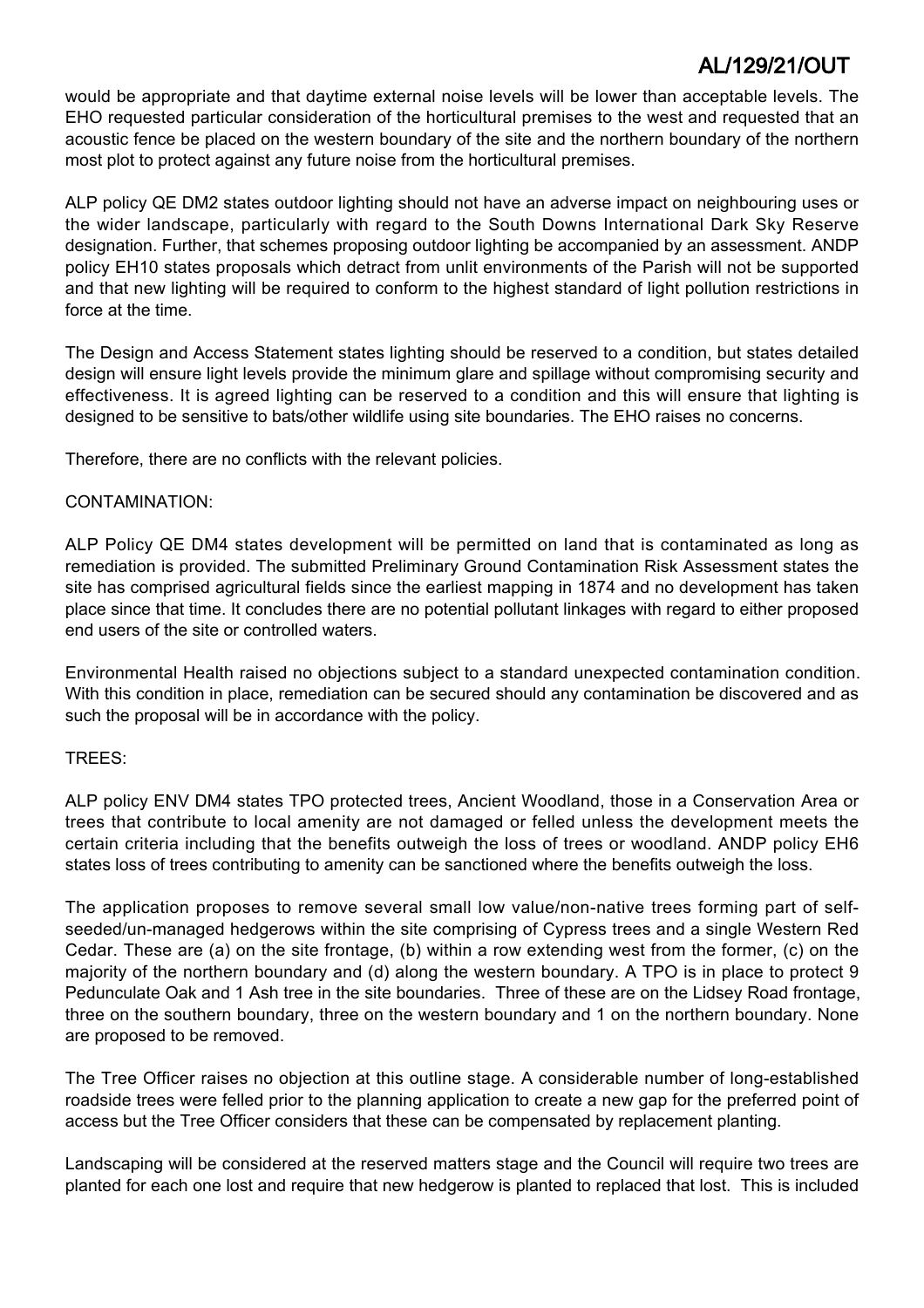in a condition. It is clear that the tree and hedgerow loss are required to facilitate the development of the site, are not excessive and that there will be space available within the site to allow tree planting on a 2:1 ratio. The benefits of this development to the Councils HLS outweigh the limited harm in respect of the lost trees and there is no conflict with the relevant policies.

#### BIODIVERSITY:

ALP policy ENV DM5 states development schemes shall seek to achieve a net gain in biodiversity and protect habitats on site. ANDP policy EH6 requires that developments retain hedgerows, incorporate biodiversity in layouts and demonstrate biodiversity net gain.

Just under half of the site lies in the 12km buffer zone for the Singleton and Cocking Tunnels Special Area of Conservation (SAC). ANDP policy EH12 2019 states proposals for development of greenfield sites in this area must evaluate whether there is a potential for the loss of suitable foraging habitat and/or the severance of commuting flight lines, such as in the form of mature tree lines. Such features should be retained unless it is proven that they are not used by Barbastrelle, Bechstein or other bats linked with nearby roosting sites.

The application is accompanied by an Ecological Impact Assessment (EIA) and a Lighting and Reptile strategy addendum report. The EIA found evidence of reptiles, foraging & commuting bats and breeding & overwintering bird species. The Councils ecologist initially had concerns regarding reptiles and lighting impacts on bats but following the submission of a reptile and lighting addendum report state that the mitigation measures are appropriate, and can be conditioned. These measures include a sensitive lighting plan to include dark corridors on the western and southern boundaries and these areas will also benefit a small population of slow worms.

The survey evidence in respect of bats was limited to four species (common pipistrelle, soprano pipistrelle, brown long-eared bat and barbastelle) and activity was low during each survey and was concentrated along linear features such as trees and hedgerows around the field boundaries. The EIA concluded that as the activity surveys did not reveal use of the site by large numbers of foraging bats, these impacts before mitigation were significant at no more than the local level.

The Council prepared an Appropriate Assessment (AA) as per the requirements of the Conservation of Habitats and Species Regulations 2017 (as amended). This concluded there would not be any adverse effects on The Singleton & Cocking Tunnels SAC due to provision of suitable avoidance and mitigation measures. Natural England have been requested to review the AA and their comments (if any) will be reported to members at the Meeting. On this basis, there is no conflict with ANDP policy EH12 2019.

The proposal results in the loss of some or all of five tree groups some of which form a hedgerow running along the southern side of the proposed access. The hedgerow site boundaries are all retained. New planting to be detailed at reserved matters stage will ensure these losses are mitigated. Other biodiversity enhancement measures can be secured through conditions. The proposal complies with the relevant policies.

#### FLOODING & SURFACE WATER DRAINAGE:

The site is not affected by any current or future flooding from rivers/sea and is within Flood Zone 1. As per the WSCC drainage response, there are no records of any surface water flooding on the site and the current risk is low. ALP policy W DM3 states all development must identify opportunities to incorporate a range of Sustainable Urban Drainage Systems (SUDS) as appropriate to the size of development. ANDP policy EH5 requires new development make appropriate provision for accommodating the surface water arising from the development.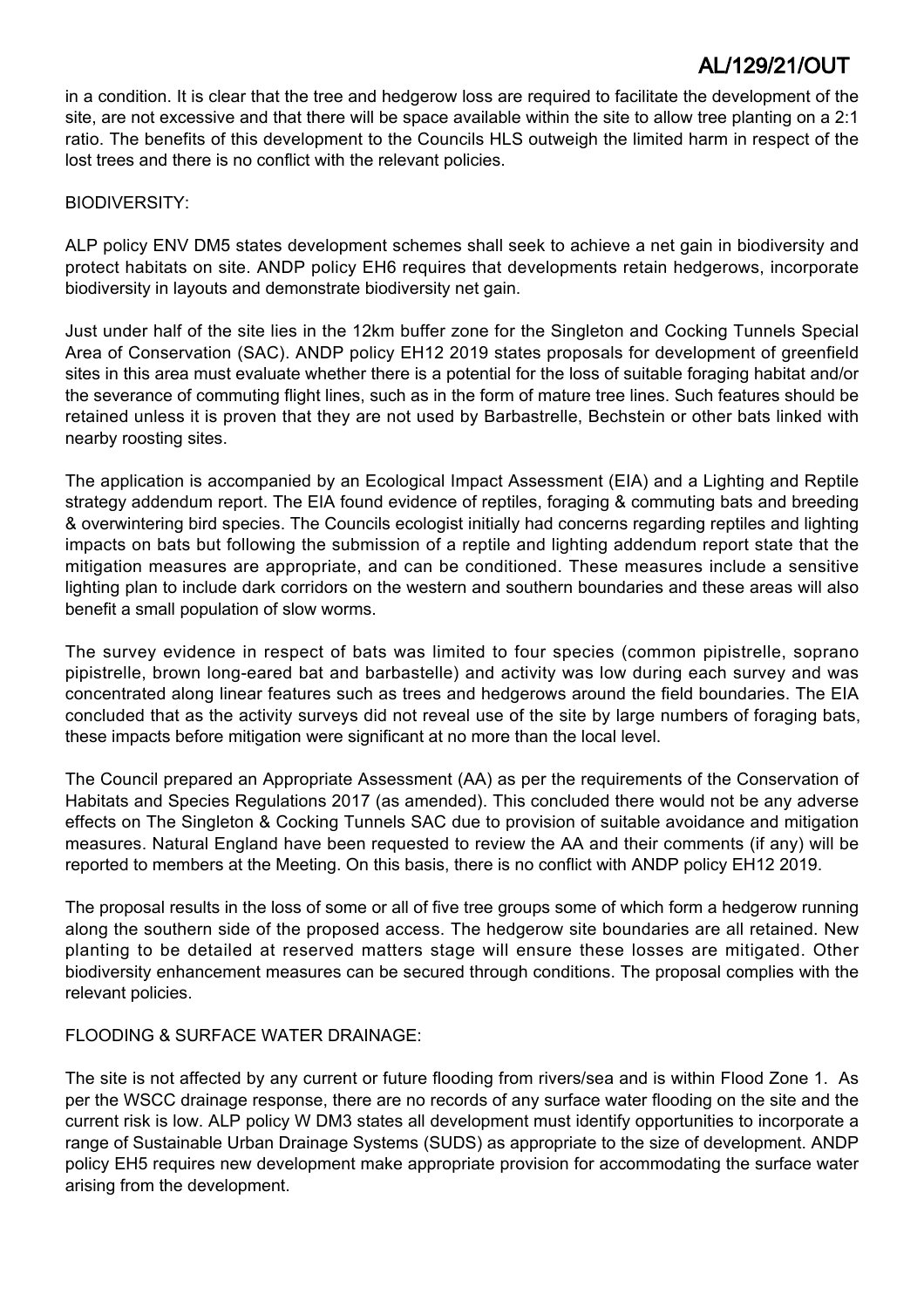WSCC and the Councils Drainage Engineer observed that groundwater levels are high but do not raise any concerns with this but rather state that this rules out infiltration of surface water drainage to ground. The surface water drainage strategy is to attenuate water in a basin in the centre of the site before discharging it at a restricted rate (and treating it prior to discharge) to one of the bordering watercourses. No objections are raised to this approach and the detailed elements will be secured by condition.On this basis, there is no conflict with the relevant policies.

#### FOUL DRAINAGE:

The site falls in the Lidsey Wastewater Treatment Catchment Area. ALP policy W DM1 states all major developments must demonstrate, that adequate drainage capacity exists or can be provided as part of the development. Where adequate capacity does not exist, there will be a requirement that facilities are adequately upgraded prior to the completion and occupation of development. Policy W DM1 states a drainage impact assessment is required for all major proposals. ANDP policy EH5 requires new development make appropriate provision for accommodating foul water arising from the development.

The application is not accompanied by a full Drainage Impact Assessment with foul drainage covered instead as a part of the submitted Flood Risk and Drainage Statement. This states the site will drain to the existing foul main sewer network that serves Woodgate House. A mix of gravity drainage and pumping will be used depending on the part of the site.

Southern Water indicated there is not currently sufficient capacity in the existing network, but they will increase capacity for any consented scheme in two years. A developer has a right to connect to the existing sewerage system with any offsite network improvements undertaken by Southern Water using revenue they collect from by their Infrastructure Charging Scheme. Southern Water raise no objections as long as the site is delivered in a phased manner to align with the necessary network reinforcement measures.

Although there is a conflict with policy W DM1 due to no Drainage Impact Assessment, this conflict is minor and it is material that neither Southern Water nor the Councils drainage engineers object.

### TELECOMMUNICATIONS:

ALP policy TEL SP1 and ANDP policy EE8 state all proposals for new residential, employment and commercial development must be designed to be connected to high quality communications infrastructure. These policies will be adhered to by means of a condition to require evidence of such a connection before the homes are occupied.

#### CLIMATE CHANGE:

ALP policy ECC SP2 requires new residential and commercial development be energy efficient and incorporate decentralised, renewable and low carbon energy supply systems. ECC SP1 requires that new development be designed to adapt to impacts arising from climate change and that all major developments must produce 10% of total predicted energy requirements from renewables unless unviable.

The application suggests the dwellings will be designed to conform with prevailing requirements and standards in respect of energy efficiency and performance and reducing water consumption. A condition will need to be imposed to ensure that the policy requirements are incorporated into the reserved matters application and the final build. There would be no conflict with the relevant policies.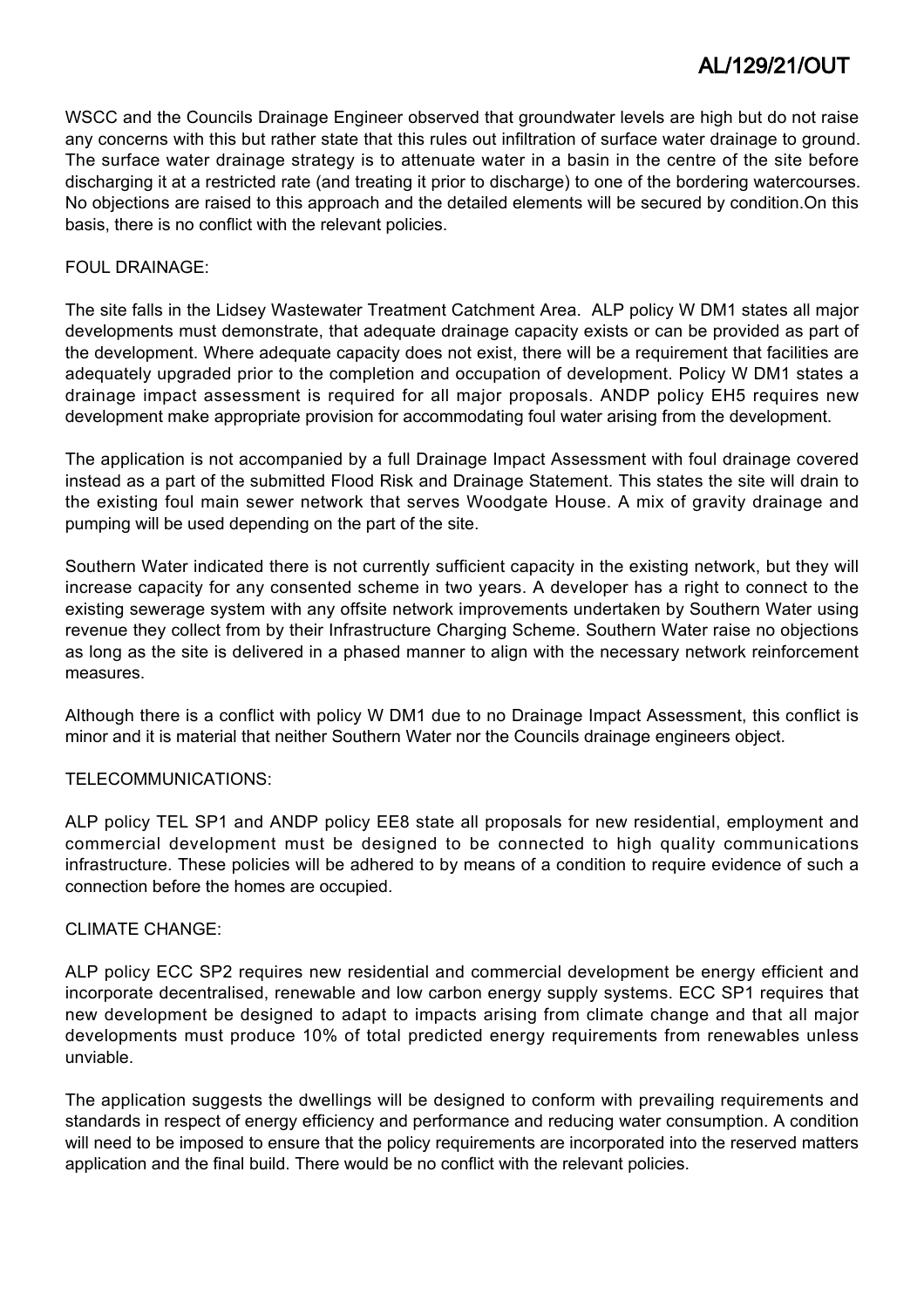#### HOMES FOR OLDER PEOPLE:

ANDP Policy H2 states proposals where at least 25% of dwellings meet Lifetime Home Standards, or its equivalent, will be supported. This does not mean that it is a requirement of this policy. Lifetime Home standards no longer exist, and the equivalent current standard is contained in part M4 of the Building Regulations.

Arun DC has an agreed internal policy on the provision of housing accommodation to provide for an ageing generation ("Accommodation for Older People and People with Disabilities", 2020). This is not adopted policy or a supplementary planning document but is considered to have some weight as a material planning consideration and is supported by references in ALP policies D DM1 & D DM2.

It is not possible at this stage to determine the proposal against these policies due to layout not being for consideration however a condition has been included in the recommendation to require that the reserved matters scheme take account of these requirements.

#### AFFORDABLE HOUSING:

As per ANDP policy H4, developments over 10 residential units require a minimum provision of 30% affordable housing on site. The Councils Housing Strategy & Enabling Manager has stated that 29 affordable dwellings should be secured by a s106 legal agreement.

The Council recently adopted an interim affordable housing policy which sets out the need to secure first homes as part of the affordable housing mix. In order to accord with this policy, the mix will need to comprise of 7 First Homes, 3 intermediate/shared ownership and 19 affordable rented. The affordable housing provision will be secured by the s106 legal agreement and on this basis, the proposal will accord with policy AH SP2. The s106 will include local housing clauses and involve the ABE CLT.

#### PUBLIC OPEN SPACE & PLAY.

ALP policy OSR DM1 requires housing developments provide sufficient public open space, playing pitch provision and indoor sport & leisure provision. The Councils SPD "Open Space, Playing Pitches, Indoor and Built Sports Facilities" (January 2020) sets out a requirement for 7,838m2 of Public Open Space (POS) including 1,150m2 of play provision comprising of on-site Neighbourhood Equipped Area of Play (NEAP) or a mix of Local Areas of Play (LAP) and Local Equipped Area of Play (LEAP). These figures are based on 95 dwellings and so would reduce if the dwelling number went down.

The on-site POS & play can be secured by conditions and are not dependant on the agreement of a s106. There would be no requirement for other sport/recreation/fitness provision to be provided on site. As it is not possible to secure any off-site contributions through a s106 Agreement due to CIL, contributions to these would need to be funded by CIL instead. On the basis that on-site POS and play would be secured by conditions, there would be no conflict with ALP policy OSR DM1.

#### SUPPORTING INFRASTRUCTURE:

ALP policy INF SP1 requires development proposals provide or contribute towards the infrastructure & services needed to support development to meet the needs of future occupiers and the existing community.

This development would be liable for CIL, but this will not be calculated until reserved matters stage when the floorspace is known. Infrastructure providers such as WSCC and the NHS can then make a bid for a portion of the CIL payments collected to spend on their own projects. The Parish Council will also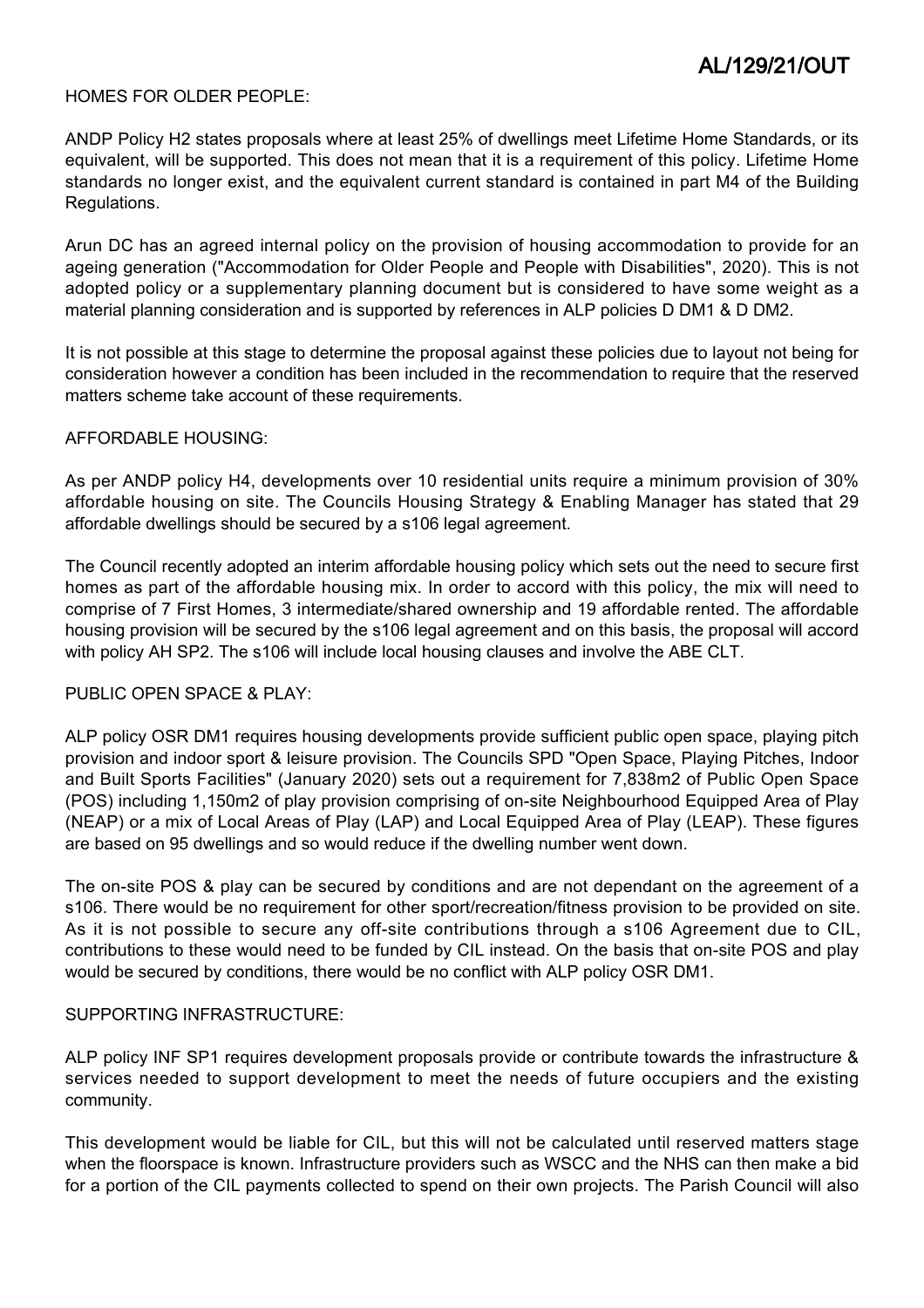be provided with 25% of the CIL receipts to spend on their own projects. These payments go towards providing the infrastructure that the district needs to support existing and future development.

In respect of highway contributions, para 5 of the most up-to-date ADC Community Infrastructure Funding Statement details ADC's CIL infrastructure list which does not include strategic highways. Therefore, it is evident that no ADC CIL money will be spent on strategic highways. Paragraph 6.3 makes it clear that ADC do not generally collect via s106 for strategic highways (i.e. the strategic road network as managed by National Highways) and there is nothing in WSCC CIL Infrastructure Funding Statement that indicates that CIL will be passed on to National Highways where there are impacts on the strategic road network. It is clear that National Highway's consultation response is an objection unless the LPA seeks to collect a contribution of £48,980.10 towards mitigation measures on the A27 between the A27/B2233 Nyton Road junction and the A27/A280 Patching dumbbell roundabout.

Subject to the applicant entering into a s106 Agreement to secure the National Highways contribution and the Travel Plan monitoring/auditing fee required by WSCC Highways then there would be no conflict with ALP policy INF SP1.

#### SUMMARY:

As the Councils HLS is now below 3 years (only 2.42 years), paragraph 14 of the NPPF would not apply and the application would fall to be determined by the NPPF presumption in favour of sustainable development. This states at 11 (d) (ii) where there are no relevant Development Plan policies, or the policies which are most important for determining the application are out-of-date, planning permission should be granted unless any adverse impacts of granting permission would significantly and demonstrably outweigh the benefits, when assessed against the policies in the NPPF as a whole.

The proposal represents sustainable development. This report identifies some impacts in respect of character, biodiversity and loss of good quality agricultural land plus conflicts with policies relating to countryside development and foul drainage. On the other hand, the proposal will make a meaningful contribution to the HLS shortfall along with other social and economic benefits. This is an appropriate location for development and benefits from support from the Councils Interim Housing Statement. The adverse impacts identified do not significantly and demonstrably outweigh the benefits and there is no conflict with other policies within the NPPF.

The recommendation is for the Planning Committee to delegate to the Group Head of Planning in consultation with the Chair and Vice Chair authority to:

(a) Grant outline planning permission subject to conditions; and

(b) Subject to a Section 106 Agreement, the terms of which are substantially in accordance with those set out in this report with any minor amendments authorised by the Group Head of Planning

Should the s106 not be completed in 4 months of the date of the Planning Committee's resolution to grant planning permission, then the application shall be refused for the following reasons:

(1) In the absence of a signed Section 106 agreement, the development fails to make any affordable housing provision and is thereby contrary to the aims and objectives of the NPPF and policy AH SP2 of the Arun Local Plan.

(2) In the absence of a signed Section 106 agreement, the development will not provide the highway improvements necessary to deliver the development & mitigate any residual harm to the local and strategic road network and is thereby contrary to ALP policies T SP1, T DM1 and the NPPF.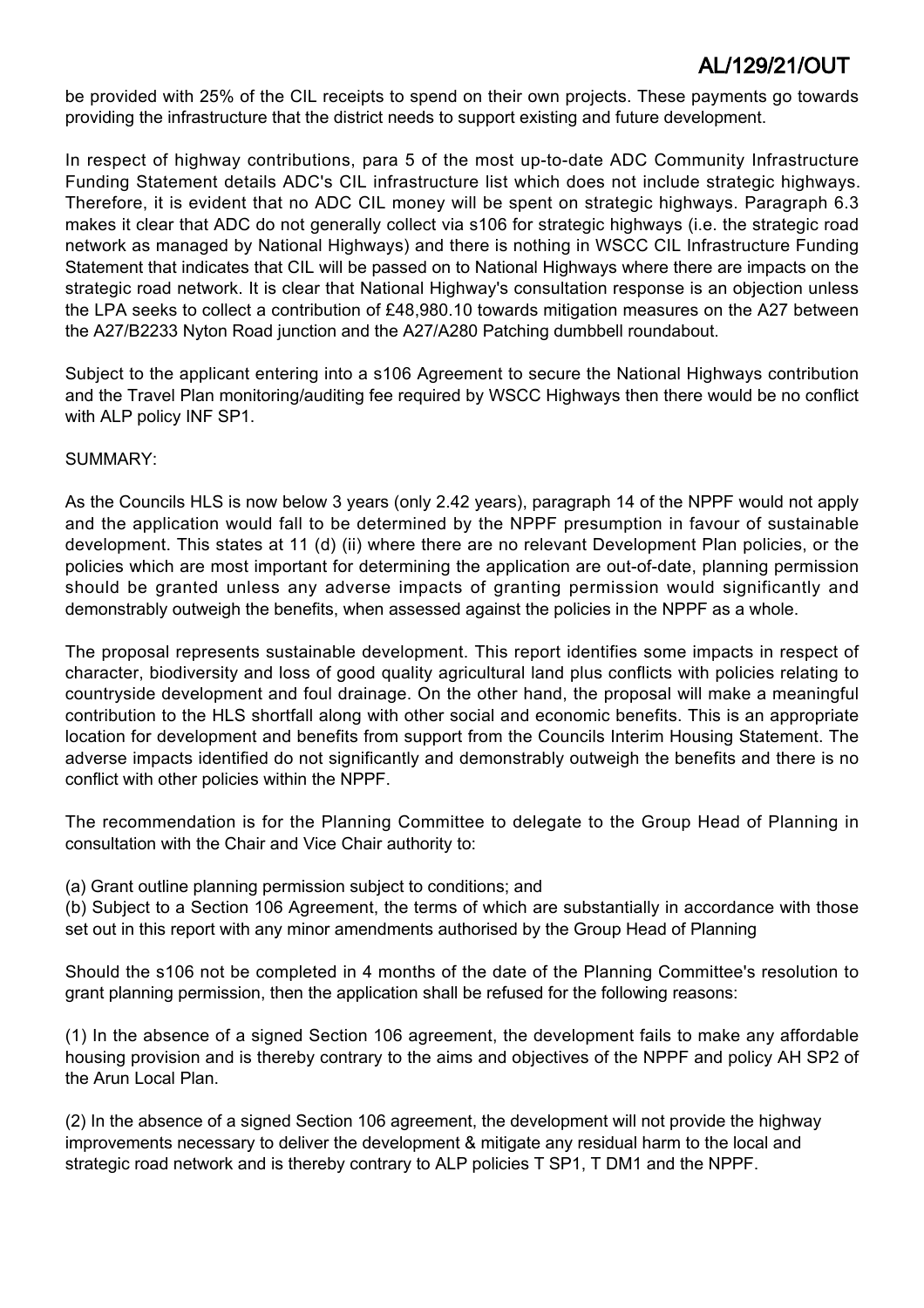### HUMAN RIGHTS ACT

The Council in making a decision should be aware of and take into account any implications that may arise from the Human Rights Act 1998. Under the Act, it is unlawful for a public authority such as Arun District Council to act in a manner, which is incompatible with the European Convention on Human Rights.

Consideration has been specifically given to Article 8 (right to respect private and family life) and Article 1 of the First Protocol (protection of property). It is not considered that the recommendation for approval of the grant of permission in this case interferes unreasonably with any local residents' right to respect for their private and family life and home, except insofar as it is necessary to protect the rights and freedoms of others (in this case, the rights of the applicant). The Council is also permitted to control the use of property in accordance with the general interest and the recommendation for approval is considered to be a proportionate response to the submitted application based on the considerations set out in this report.

### DUTY UNDER THE EQUALITIES ACT 2010

Duty under the Equalities Act 2010

In assessing this proposal, the following impacts have been identified upon those people with the following protected characteristics (age, disability, gender reassignment, marriage and civil partnership, pregnancy and maternity, race, religion or belief, sex or sexual orientation).

The proposal would have a neutral impact on the protected characteristics.

### SECTION 106 DETAILS

This decision will be subject to a s106 legal agreement to secure the following obligations:

(1) The provision of 29 Affordable Dwellings consisting of 19 affordable rented, 7 First Homes and 3 Intermediate. The s106 will be tailored to include local housing clauses and involve the ABE CLT.

(2) A contribution of £48,980.10 (index linked) from this application site towards mitigation measures on the A27 between the A27/B2233 Nyton Road junction and the A27/A280 Patching dumbbell roundabout.

(3) The Travel Plan and its associated fee of £3,500 (at the time of writing) for monitoring and auditing of the Travel Plan.

### CIL DETAILS

This is not currently liable for CIL due to being at outline stage. Instead CIL will be calculated on the reserved matters application.

#### **RECOMMENDATION**

#### APPROVE CONDITIONALLY SUBJECT TO A SECTION 106 AGREEMENT

1 The permission hereby granted is an outline permission under s92 of the Town and Country Planning Act 1990 (as amended) and an application for the approval of the Local Planning Authority to the following matters must be made not later than the expiration of 3 years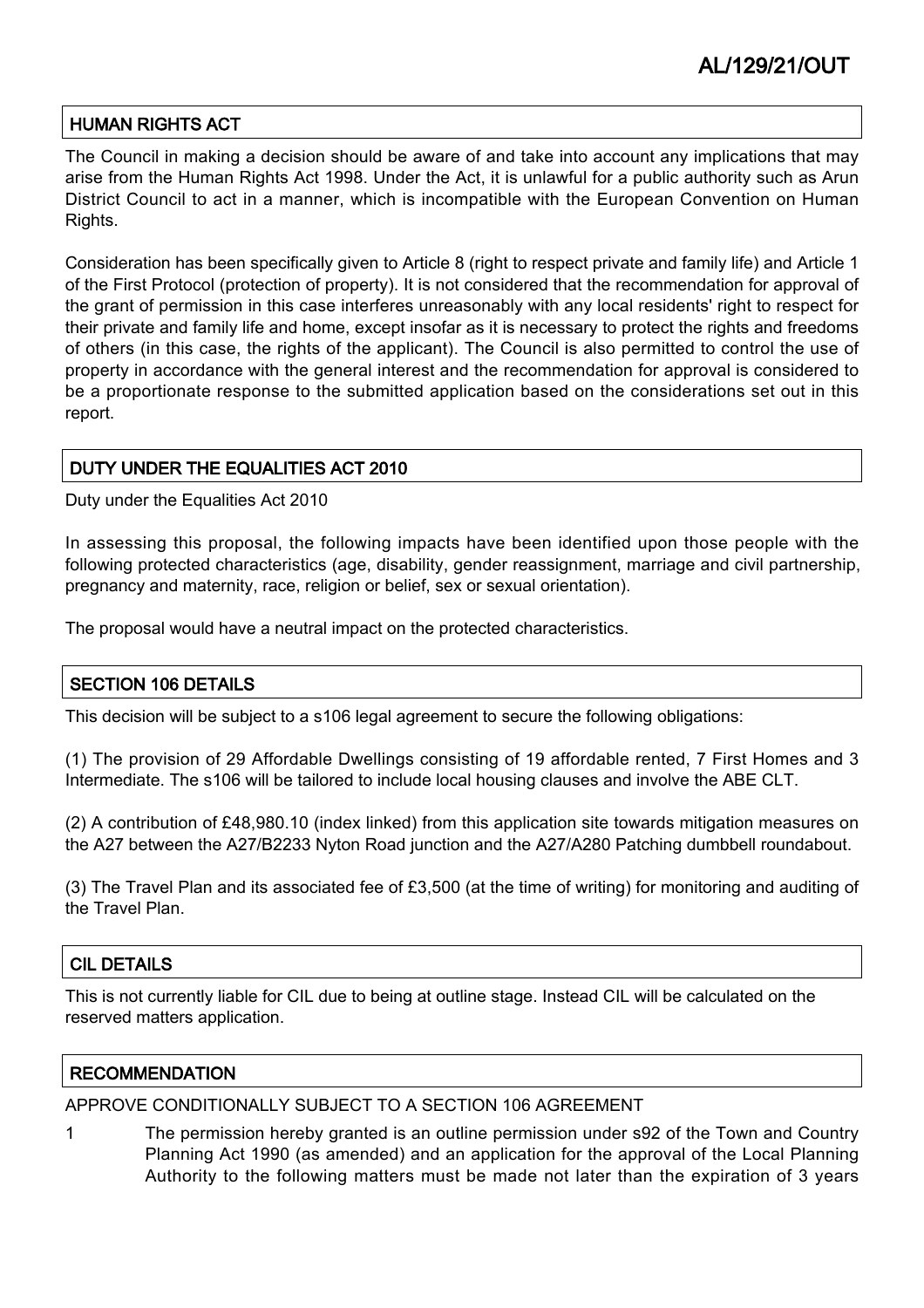beginning with the date of this permission:-

- (a) Layout;
- (b) Scale;
- (c) Appearance;
- (e) Landscaping.

Reason: To enable the Local Planning Authority to control the development in detail and to comply with Section 92 of the Town and Country Planning Act 1990 (as amended).

2 The development hereby permitted shall be begun either before the expiration of 5 years from the date of this permission, or before expiration of 2 years from the date of approval of the last of the reserved matters to be approved, whichever is the later.

> Reason: To enable the Local Planning Authority to control the development in detail and to comply with Section 92 of the Town and Country Planning Act 1990 (as amended).

3 The development hereby approved shall be carried out in accordance with the following approved plans

> Dwg DLA.2052.L.14 Rev 04 Red Line Boundary Plan (Location Plan); Dwg 36 Rev F Proposed Access Arrangements Sheet 1 of 3; Dwg 36 Rev F Proposed Access Arrangements Sheet 2 of 3; Dwg 36 Rev F Proposed Access Arrangements Sheet 3 of 3; Dwg 38 Rev A Plan showing Proposed Access Arrangements overlain with highway boundary; Dwg TR02 Rev C Refuse Collection Vehicle Site Access Swept Path Analysis; Dwg TR04 Rev B 16.5m Articulated Vehicle Site Access Swept Path Analysis; and Dwg TR05 Woodgate House Access Swept Path Analysis.

> Reason: For the avoidance of doubt and in the interests of amenity and the environment in accordance with policies C SP1, D DM1, QE SP1, QE DM3, T SP1 and T DM1 of the Arun Local Plan.

4 The development shall be carried out in complete accordance with the mitigations and enhancements set out in sections 5 and 6 of the submitted Ecological Impact Assessment (01/09/21, P3816). The proposed enhancements shall be detailed on the landscape details to be submitted pursuant to condition 1 and shall also include the following additional measures:

- New native trees planted on a ratio of 2 for every 1 lost including street trees which are suitable to their location and are given space to grow; and - Log piles and hedgehog boxes provided on-site.

Reason: To demonstrate biodiversity net gain in accordance with Arun Local Plan policy ENV DM5 and the NPPF.

5 The development hereby approved shall be carried out in accordance with the mitigation measures set out in the Noise Impact Assessment by 24 Acoustics (R9249-1 Rev 1, 04/10/21). An acoustic assessment of compliance the report shall then be submitted to the Local Planning Authority no later than two months after commencement of the development hereby permitted. Any further provisions indicated in the assessment which need to be made to control noise shall be submitted in writing for the written approval of the Local Planning Authority within 1 month of the assessment and all works form part of the approved scheme shall thereafter be implemented in accordance with a timetable to be agreed in writing by the Local Planning Authority and thereafter maintained.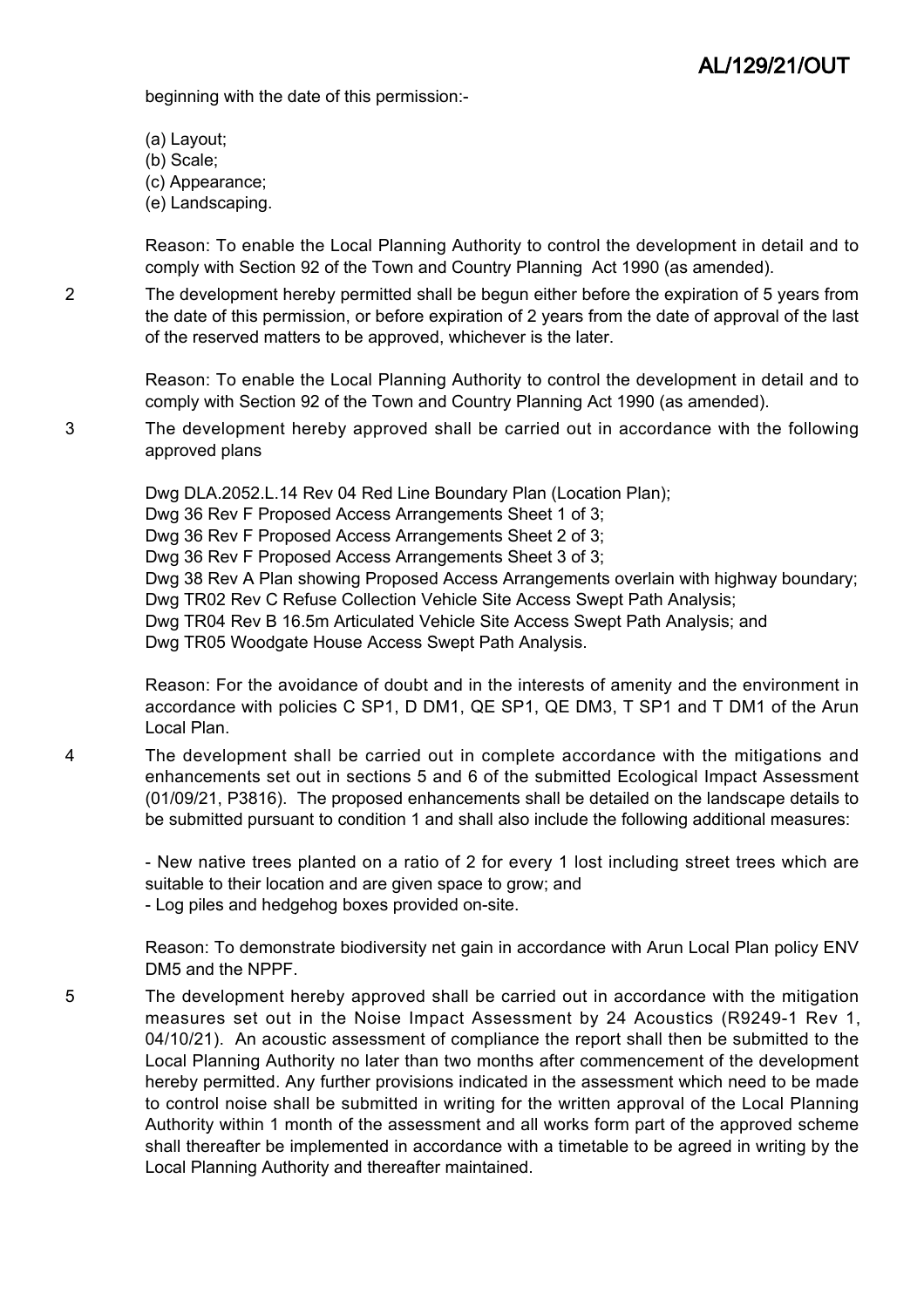Reason: To protect the amenity of local residents in accordance with Policy QE DM1 of the Arun Local Plan.

6 No demolition/construction activities shall take place other than from 08:00 hours until 18:00 hours (Monday to Friday) and from 08:00 hours until 13:00 hours (Saturday) with no noisy work (defined as not involving any machinery/plant) on Sunday or Bank/Public Holidays. In addition, there shall be no external working an hour before, during and an hour after sunset and sunrise even if those times fall within the above time periods.

> Reason: To protect the amenity of local residents and on-site biodiversity in accordance with policies ENV DM5, QE SP1 and QE DM1 of the Arun Local Plan and the NPPF.

7 The details submitted pursuant to condition 1 shall include 1.8m high acoustic fencing to protect the houses adjacent to the western boundary and also adjacent to the northern boundary of the northern most part of the site. The reserved matters submission shall include full details of this including design and placement. However, the siting of such fencing should not conflict with the proposed wildlife buffer along the western boundary.

> Reason: To protect the amenities of new residents from noise associated with the horticultural site to the west & north west in accordance with policy QE DM1 of the Arun Local Plan.

8 The landscape and layout details to be submitted pursuant to condition 1 shall include the following items:

> (1) Details of all existing trees and hedgerows on the land indicating which are to be retained and which are to be removed. These required details are to include a 'Tree Survey Schedule', a 'Root Protection Area (RPA) Schedule', a 'Tree Constraints Plan', and in the event that a root protection area of any tree which is proposed for retention overlaps the development, then an 'Arboricultural Method Statement' and a 'Tree Protection Plan'. Development shall be carried out in accordance with the approved details. No hedge or tree shall be felled, uprooted or otherwise removed before, during or after the construction period except where removal is indicated on a plan approved by the local planning authority;

> (2) Details of the position, design, materials, height and type of boundary treatments to be provided. The boundary treatments shall be provided to each dwelling before the dwelling is occupied or in accordance with the approved phasing plan. Gaps shall be included at the bottom of the fences to allow movement of small mammals across the site. Development shall be carried out in accordance with the approved details and permanently retained in a useable condition thereafter;

> (3) A mitigation method statement which provides full details of how the dark 5m wide corridors along the southern and western boundaries as per figure 1 of the submitted "Lighting and Reptile Strategy Addendum" (28/01/22, P3816) are to be protected and enhanced for bats and other wildlife. The proposed protection details must include a 5m buffer zone to be secured by fencing around the retained natural areas during construction. The development shall thereafter proceed in accordance with the approved hedgerow protection and enhancement measures;

> (4) A Landscape Management Plan to provide full details on how the habitats and enhancements on the development will be managed post construction;

> (5) Full details of all new external lighting (including type of light appliance, the height and position of fitting, predicted illumination levels and light spillage). This submission should also cover new streetlighting if required. The scheme should seek to conform with the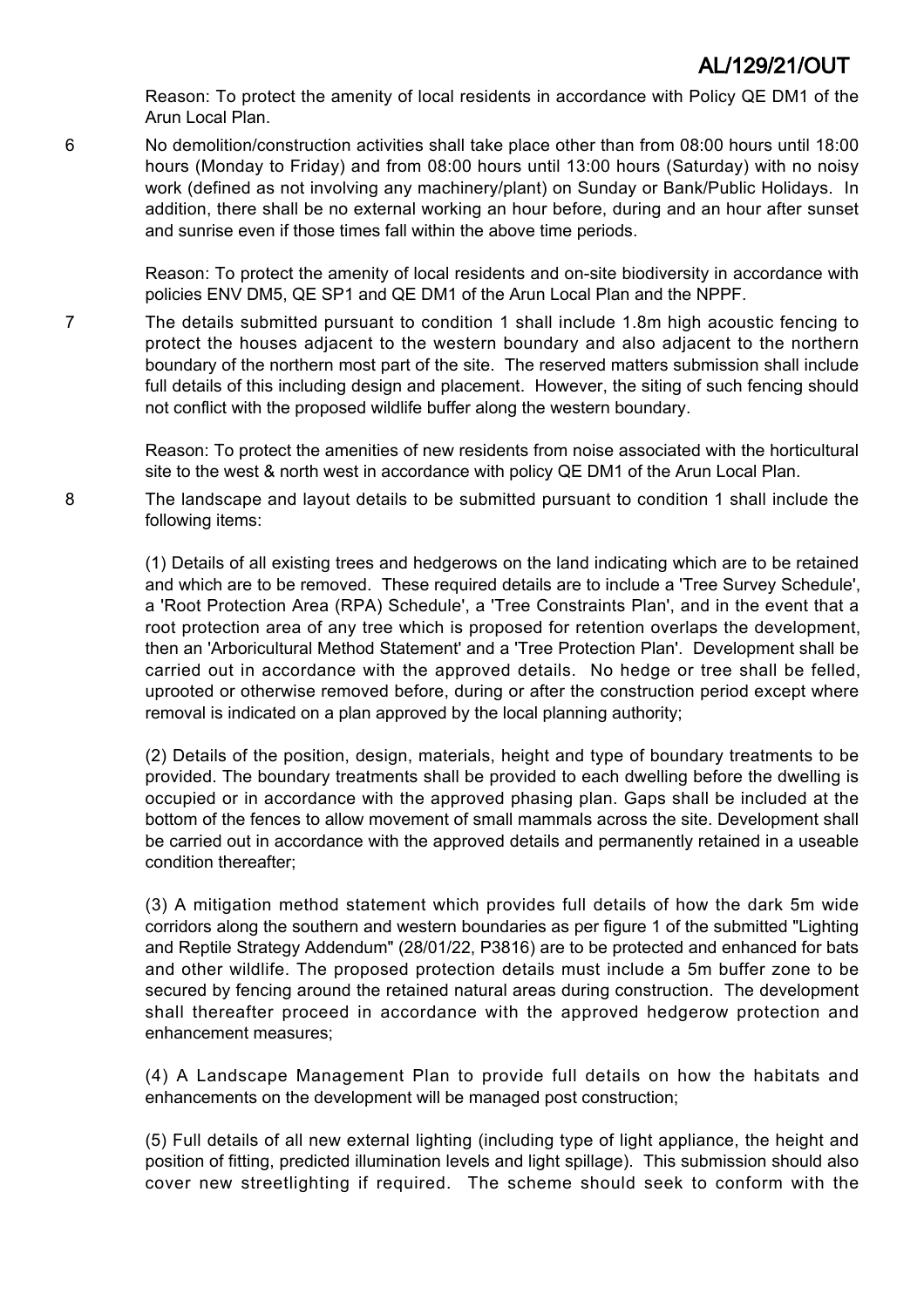recommendations of the Institution of Lighting Professionals (ILP) "Guidance Notes for the Reduction of Obtrusive Light" (GN01:2011) but also minimise potential impacts to any bats using the trees and hedgerows (in accordance with the BCT/ILP Guidance Note 08.18) by avoiding unnecessary artificial light spill through the use of directional light sources and shielding. In particular, there should be no external lighting within or that illuminates the dark corridoes referred to in (3) above and care should be exercised in respect of lighting directed to the other site boundaries. The lighting approved shall be installed and maintained in accordance with the approved details.

Reason: In the interest of visual amenity, the quality of the environment, the site biodiversity (particularly in respect of bats), the interests of minimising crime and to minimise unnecessary light spillage outside the development site in accordance with policies D DM1, QE SP1, QE DM2, ENV DM4 and ENV DM5 of the Arun Local Plan and the NPPF.

9 The layout and landscape details to be submitted pursuant to condition 1 shall include full details of the required public open space (POS) & play areas and management arrangements. The POS and play areas shall thereafter be implemented in accordance with the provision as agreed prior to occupation of the 47th dwelling and permanently retained thereafter. The approved management details shall then be permanently adhered to.

> Reason: To ensure that the POS and Play provision is provided and that a management regime is established in accordance with policy OSR DM1 of the Arun Local Plan.

10 The layout, scale and appearance details to be submitted pursuant to condition 1 shall include the following items:

(1) A scheme for the provision of facilities to enable the charging of electric vehicles in accordance with the Arun Parking Standards SPD to serve the approved dwellings;

(2) A detailed level survey of the site including existing and resulting ground levels and the slab levels of the buildings the subject of this approval;

(3) 5% of all parking provided as suitable for disabled persons;

(4) Full details of cycle storage including elevations where provided in separate buildings; and

(4) A colour schedule of the materials and finishes to be used for the external walls and roofs of the proposed buildings.

Reasons: In the interests of visual amenity, road safety, the needs of the disabled, to mitigate against any potential adverse impact of the development on local air quality and as new petrol, diesel and hybrid cars/vans will not be sold beyond 2030 all in accordance with policies T SP1, D DM1, QE SP1, QE DM3 of the Arun Local Plan, the Arun Parking Standards SPD and the NPPF.

11 Should any temporary showhome/s or sales areas be required then full details shall be provided prior to any part of the development site reaching damp proof course (DPC) level. Such details shall include any temporary buildings or temporary changes to buildings and any temporary change to the development layout. The approved details shall be for a temporary period only ending on or before the date that the last dwelling on the site has been sold. The buildings or area shall then be returned to their approved permanent appearance within 3 months of the date of the last building sold.

Reason: In the interest of visual & residential amenity and the character/appearance of the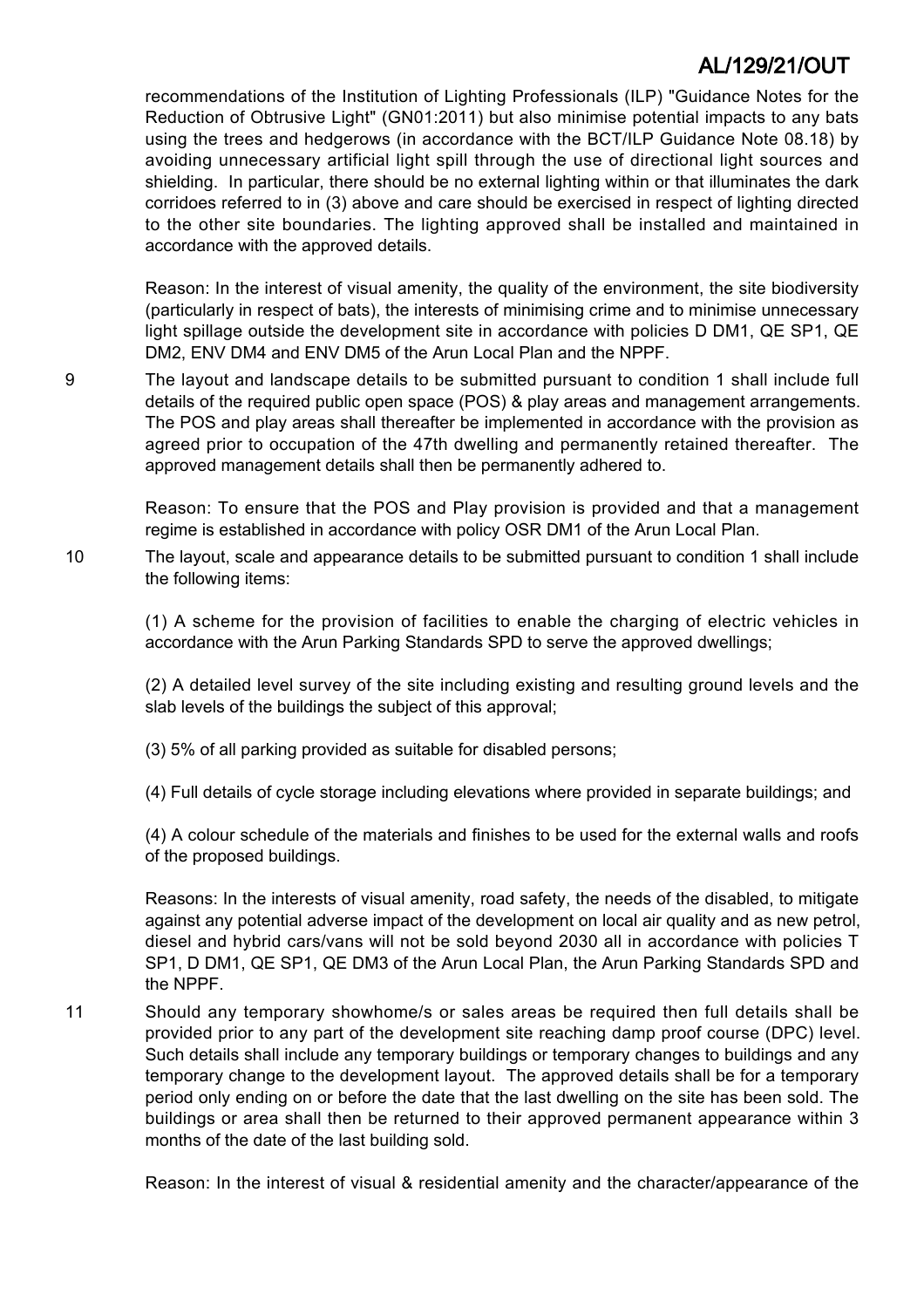surrounding area in accordance with policies D DM1 and QE SP1 of the Arun Local Plan.

12 Detailed plans and particulars of the Reserved Matters submitted to the Local Planning Authority for approval pursuant to condition 1 shall ensure that the scheme makes provision for accommodation to meet the Building Regulations Standards M4(2) and M4(3) in accordance with Aldingbourne Neighbourhood Development Plan Policy H2 and the Councils guidance note entitled "Accommodation for Older People and People with Disabilities Guidance".

Reason: To ensure that part of the development allows for residents to remain in their own homes over the course of their lifetime in accordance with policies D DM1 and D DM2 of the Arun Local Plan and policy H2 of the Aldingbourne Neighbourhood Development Plan.

13 No development shall take place, including any works of demolition, until a Construction & Environmental Management Plan and accompanying Site Setup Plan has been submitted to and approved in writing by the Local Planning Authority (who shall consult with National Highways, WSCC Highways, the Councils Environmental Health Officer and Ecologist as appropriate). Thereafter the approved Plan shall be implemented and adhered to throughout the entire construction period. This shall require the applicant and contractors to minimise disturbance during demolition and construction and will include (but not be limited to) details of the following information for approval:

- the phased programme of construction works;

- the anticipated, number, frequency, types and timing of vehicles used during construction (construction vehicles should avoid the strategic road network during the peak hours of 0800- 0900 and 1700-1800 where practicable);

- the sheeting of any loose loads;

- the means of access and road routing for all construction traffic associated with the development;

- provision of wheel washing facilities (details of their operation & location) and other works required to mitigate the impact of construction upon the public highway (including the provision of temporary Traffic Regulations Orders);

- details of street sweeping;

- construction vehicle delivery times;

- details of a means of suppressing dust & dirt arising from the development;

- a scheme for recycling/disposing of waste resulting from demolition and construction works (i.e. no burning permitted);

- details of all proposed external lighting to be used during construction (including location, height, type & direction of light sources and intensity of illumination);

- details of areas for the loading, unloading, parking and turning of vehicles associated with the construction of the development;

- details of areas to be used for the storage of plant and materials associated with the development;

- details of the temporary construction site enclosure to be used throughout the course of construction (including access gates, decorative displays & facilities for public viewing, where appropriate);

- contact details for the site contractor, site foreman and CDM co-ordinator (including out-ofhours contact details);

- details of the arrangements for public engagement/consultation both prior to and continued liaison during the construction works;

- details of any temporary traffic management that may be required to facilitate the development including chapter 8 traffic signage;

- measures to minimise the noise (including vibration) generated by the construction process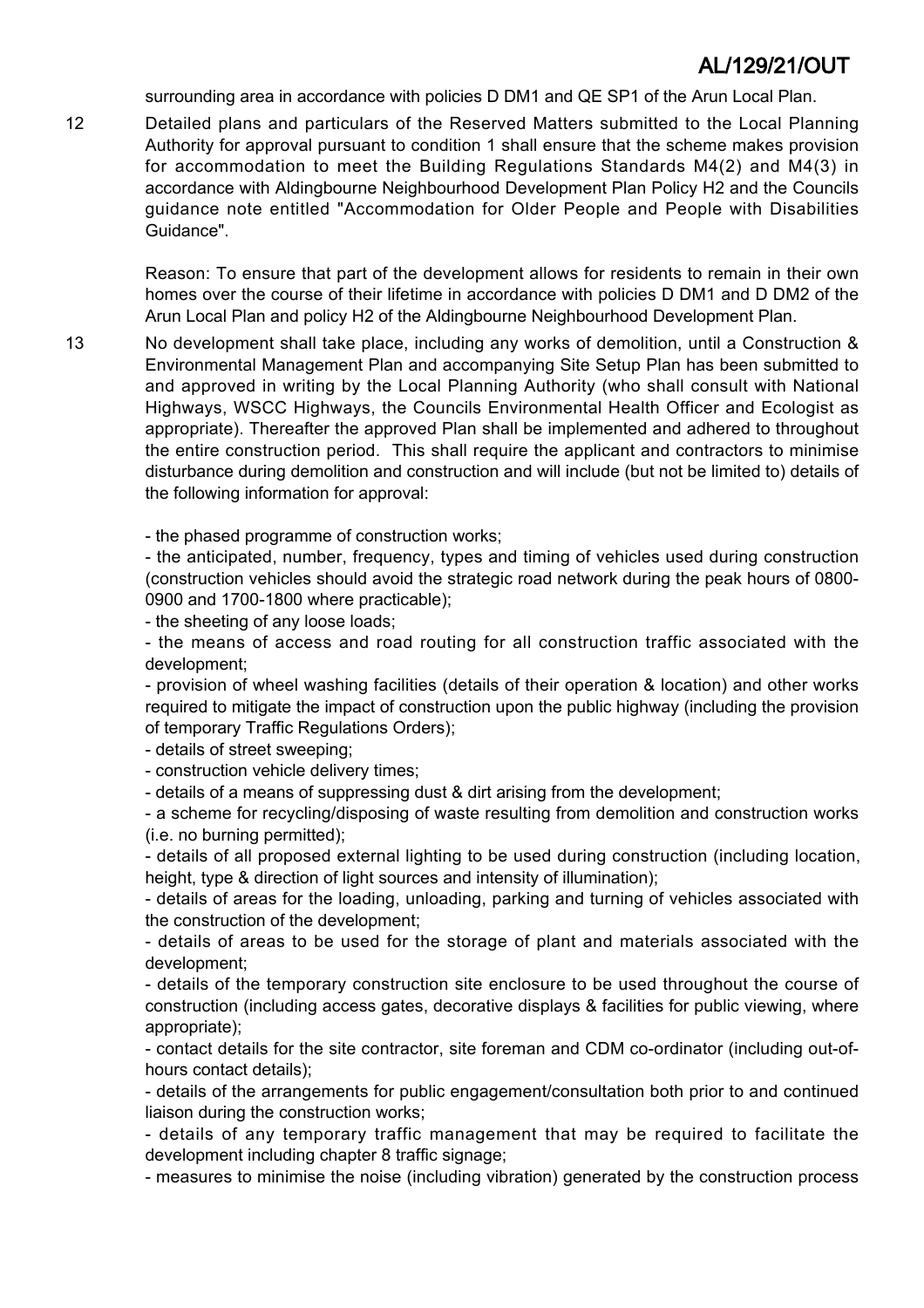to include hours of work, proposed method of piling for foundations, the careful selection of plant and machinery and use of noise mitigation barrier(s).

Details of how measures will be put in place to address any environmental problems arising from any of the above shall be provided. A named person shall be appointed by the applicant to deal with complaints, shall be available on site and their availability made known to all relevant parties.

The Construction & Environmental Management Plan shall also include reference measures to minimise disturbance to bats and other wildlife during construction including the briefing of site operatives, monitoring by an ecologist and either securing or providing a means of escape for all deep pits/trenches/holes present on the site at night-time.

Reason: In the interests of the safety/amenity of nearby residents & occupiers of any nearby noise sensitive premises, the safety & general amenities of the area, biodiversity (particularly bats) and in the interests of highway safety in accordance with policies D DM1, ENV DM5, QE SP1, QE DM1, QE DM2, QE DM3 and T SP1 of the Arun Local Plan and the NPPF. This is required to be a pre-commencement condition because it is necessary to have the construction site set-up agreed prior to access by construction staff.

14 Prior to the commencement of construction works details of a proposed foul drainage system shall be submitted to and approved in writing by the Local Planning Authority in consultation with Southern Water (including details of its siting, design and subsequent management/maintenance) and no dwelling shall be occupied until works for the disposal of sewage have been fully implemented in accordance with the approved details.

The submission of details shall also include a phasing plan drawn up to ensure that occupation of the site aligns with the delivery by Southern Water of any sewerage network reinforcement required to ensure that adequate waste water network capacity is available to adequately drain the development.

Reason: To ensure that the proposed development has a satisfactory means of disposing of foul sewerage in accordance with policies W DM1 and W DM3 of the Arun Local Plan. This is required to be a pre-commencement condition because it is necessary to implement the foul water drainage system prior to commencing any building works.

15 Development shall not commence, other than works of site survey and investigation, until full details of the proposed surface water drainage scheme have been submitted to and approved in writing by the Local Planning Authority. The design should follow the hierarchy of preference for different types of surface water drainage disposal systems as set out in Approved Document H of the Building Regulations, and the recommendations of the SuDS Manual produced by CIRIA. Winter groundwater monitoring to establish highest annual ground water levels and winter Percolation testing to BRE 365, or similar approved, will be required to support the design of any Infiltration drainage. No building shall be occupied until the complete surface water drainage system serving the property has been implemented in accordance with the agreed details and the details so agreed shall be maintained in good working order in perpetuity.

Reason: To ensure that the proposed development is satisfactorily drained in accordance with policies W SP1, W DM1, W DM2 and W DM3 of the Arun Local Plan. This is required to be a pre-commencement condition because it is necessary to implement the surface water drainage system prior to commencing any building works.

16 The development shall not proceed until details have been submitted to and approved in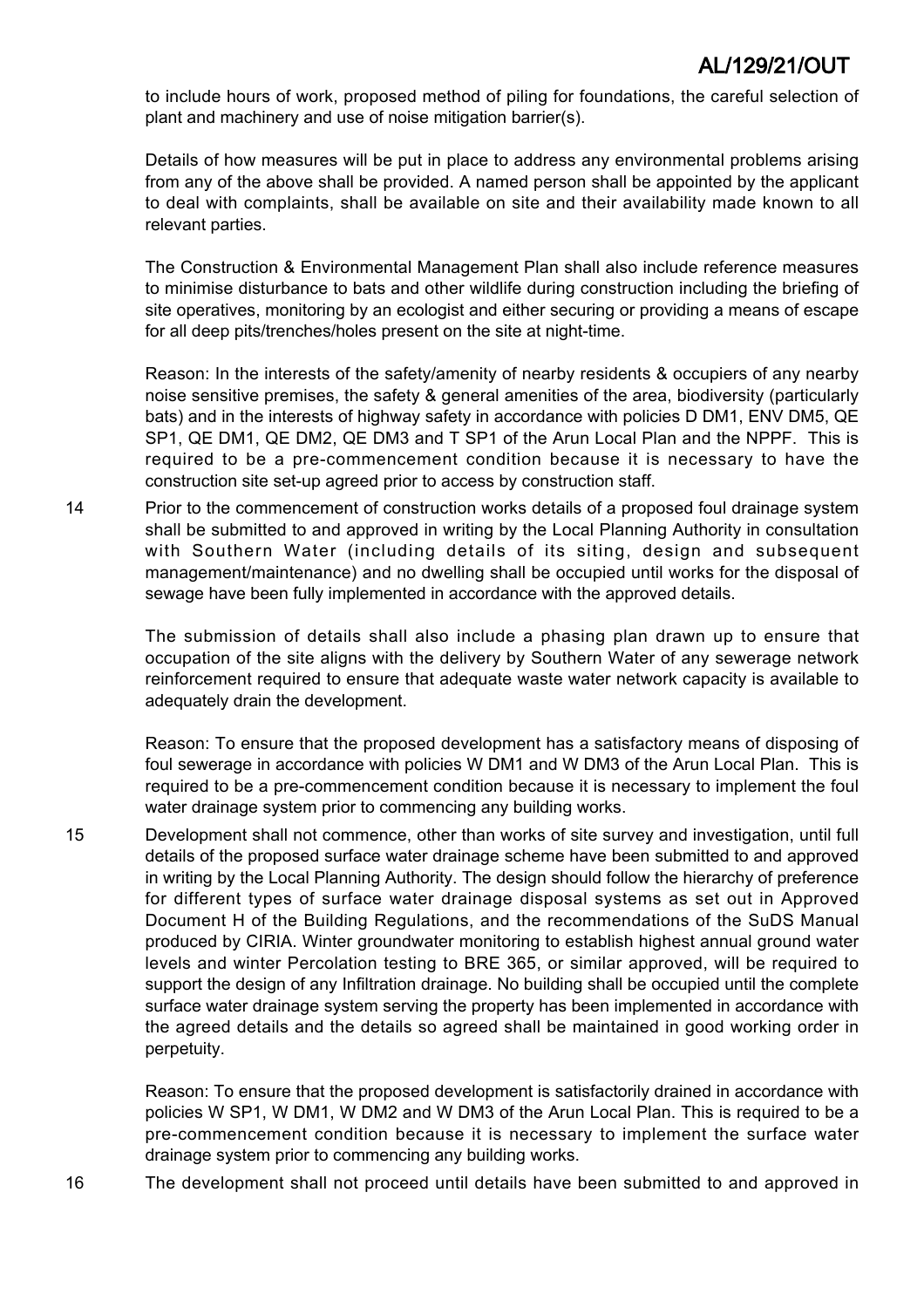writing by the Local Planning Authority for any proposals: to discharge flows to watercourses; or for the culverting, diversion, infilling or obstruction of any watercourse on or adjacent to the site. Any discharge to a watercourse must be at a rate no greater than the pre-development run-off values and in accordance with current policies. No construction is permitted, which will restrict current and future landowners from undertaking their riparian maintenance responsibilities in respect to any watercourse or culvert on or adjacent to the site.

Reason: To ensure that the proposed development is satisfactorily drained in accordance with policies W DM1, W DM2 and W DM3 of the Arun Local Plan. And to ensure that the duties and responsibilities, as required under the Land Drainage Act 1991, and amended by the Flood and Water Management Act 2010, can be fulfilled without additional impediment following the development completion. It is considered necessary for this to be a pre-commencement condition to protect existing watercourses prior to the construction commencing.

17 Development shall not commence until full details of the maintenance and management of the surface water drainage system is set out in a site-specific maintenance manual and submitted to, and approved in writing, by the Local Planning Authority. The manual is to include details of financial management and arrangements for the replacement of major components at the end of the manufacturer's recommended design life. Upon completed construction of the surface water drainage system, the owner or management company shall strictly adhere to and implement the recommendations contained within the manual.

Reason: To ensure that the proposed development is satisfactorily drained in accordance with polices W DM1, W DM2 and W DM3 of the Arun Local Plan. It is considered necessary for this to be a pre-commencement condition to ensure that the future maintenance and funding arrangements for the surface water disposal scheme are agreed before construction commences.

18 Development shall not commence, until a Soil Resource Plan has been submitted to and approved in writing by the Local Planning Authority. This shall set out how the best and most versatile soils on the site are to be protected during construction and then recycled/reused in the new development layout. The soil protection/mitigation measures shall be implemented as per the document and then permanently adhered to throughout the construction and development of the site.

Reason: In accordance with Arun Local Plan policy SO DM1 and the NPPF. It is necessary for this to be a pre-commencement condition to protect the best and most versatile soils on the site prior to the construction commencing.

19 At least 10% of the energy supply of the development shall be secured from decentralised and renewable or low carbon energy sources (as described in the glossary at Annex 2 of the NPPF) unless it can be demonstrated that a fabric-first approach would achieve an equivalent energy saving. Details and a timetable of how this is to be achieved for each phase or sub phase of development, including details of physical works on site, shall be submitted to and approved in writing by the Local Planning Authority before any development in that phase or sub phase begins. The development shall be implemented in accordance with the approved details and timetable and retained as operational thereafter.

Reason: In order to secure a reduction in the use of energy at the site in accordance with national planning policy and policy ECC SP2 of the Arun Local Plan. This is required to be a pre-commencement condition because the approved measures may need to be built into the fabric of the buildings.

20 No development shall take place until the applicant has secured the implementation of a programme of archaeological work in accordance with a written scheme of investigation which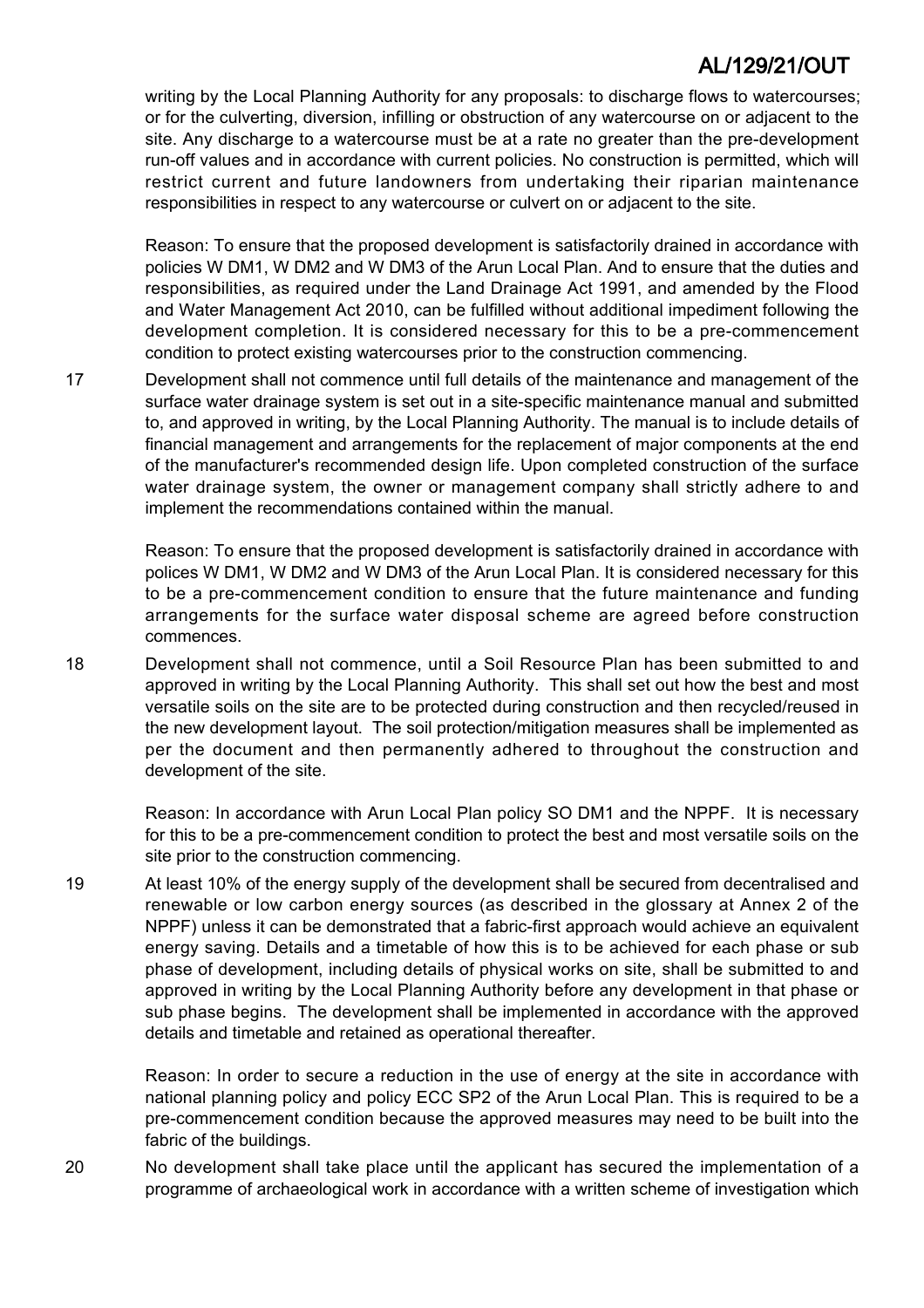has been submitted by the applicant and approved by the Planning Authority.

Reason: The site is of archaeological significance in accordance with Arun Local Plan Policy HER DM6. This is required to be a pre-commencement condition because it is not possible to carry out archaeological survey work once development including roads, foundations and surface infrastructure has commenced.

21 No development above damp proof course (DPC) level shall take place unless and until details of the proposed location of the required fire hydrants have been submitted to and approved in writing by the Local Planning Authority in consultation with West Sussex County Council's Fire and Rescue Service.

> Prior to the first occupation of any dwelling forming part of the proposed development, the developer shall at their own expense install the required fire hydrants (or in a phased programme if a large development) in the approved locations to BS:750 standards or stored water supply and arrange for their connection to a water supply which is appropriate in terms of both pressure and volume for the purposes of firefighting.

> The fire hydrants shall thereafter be maintained as part of the development by the water undertaker at the expense of the Fire and Rescue Service if adopted as part of the public mains supply (Fire Services Act 2004) or by the owner/occupier if the installation is retained as a private network.

> Reason: In the interests of amenity and in accordance with policy INF SP1 and T SP1 of the Arun Local Plan and in accordance with The Fire & Rescue Service Act 2004.

22 Prior to the occupation of any part of the development, a strategy for the provision of the highest available headline speed of broadband provision to future occupants of the site shall be submitted to and approved in writing by the Local Planning Authority. The strategy shall take into account the timetable for the delivery of 'superfast broadband' (defined as having a headline access speed of 24Mb or more) in the vicinity of the site (to the extent that such information is available). The strategy shall seek to ensure that upon occupation of a dwelling, the provision of the highest available headline speed of broadband service to that dwelling from a site-wide network is in place and provided as part of the initial highway works and in the construction of frontage thresholds to dwellings that abut the highway. Unless evidence is put forward and agreed in writing by the Local Planning Authority that technological advances for the provision of a broadband service for the majority of potential customers will no longer necessitate below ground infrastructure, the development of the site will continue in accordance with the approved strategy.

> Reason: To safeguard the amenities of future residents in accordance with Arun Local Plan policy TEL SP1.

23 If residential properties are to be completed and occupied prior to the whole development being finished, a scheme to protect those early occupants from noise and vibration from construction activities should be submitted and approved in writing by the Local Planning Authority.

> Reason: To protect the amenity of local residents in accordance with Policy QE DM1 of the Arun Local Plan.

24 No part of the development shall be first occupied until such time as the vehicular access arrangements serving the development have been constructed in accordance with the approved plans.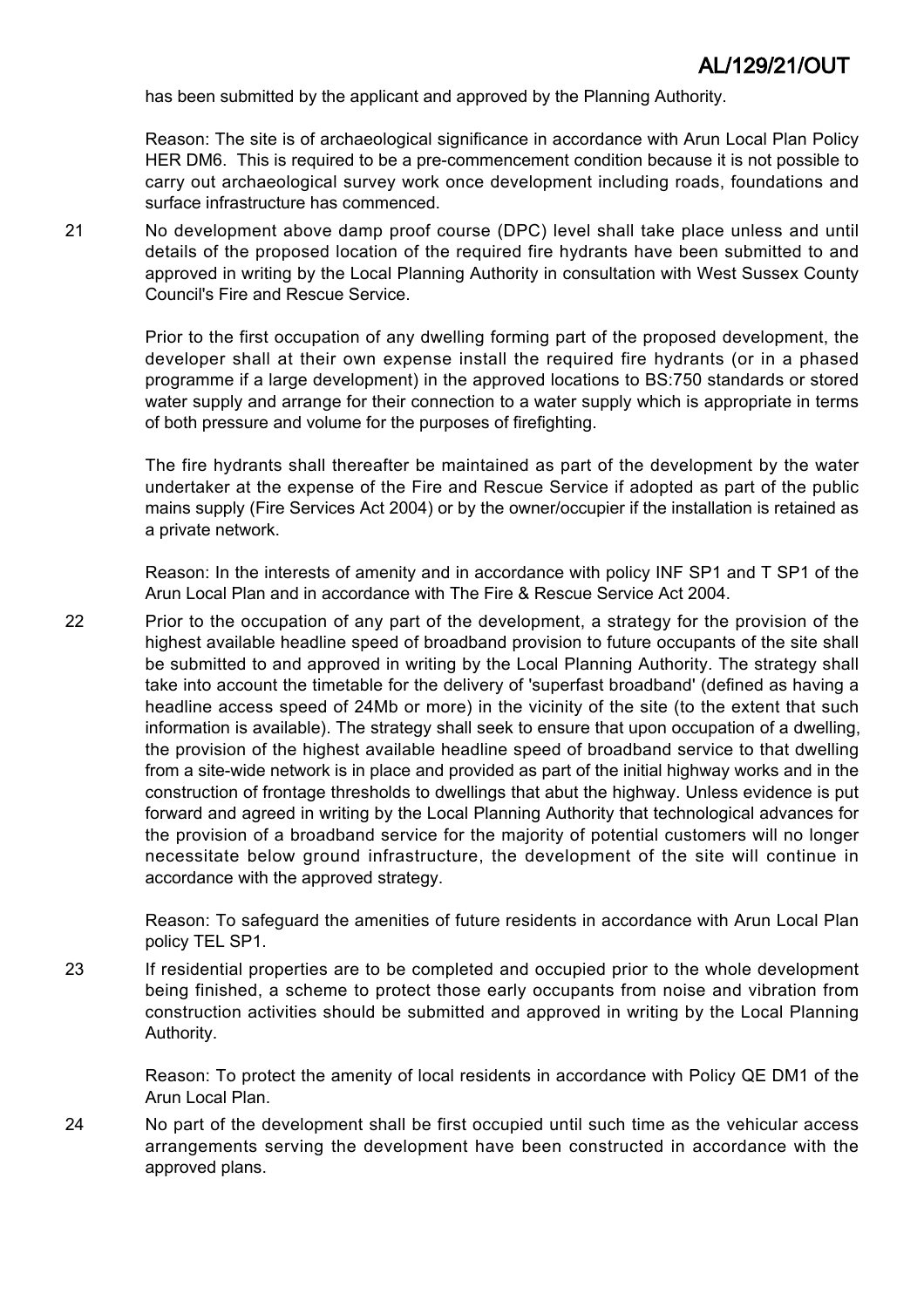Reason: In the interests of road safety and in accordance with policy T SP1 of the Arun Local Plan and the NPPF.

25 No part of the development shall be first occupied until the road(s), footways, and casual parking areas serving the development have been constructed in accordance with the plans to be submitted to and approved by the Local Planning Authority through the reserved matters application.

> Reason: To secure satisfactory standards of access for the proposed development and in accordance with policy T SP1 of the Arun Local Plan and the NPPF.

26 No development shall be occupied until any disused crossovers and/or accesses no longer required as part of the development, have been permanently removed and reinstated in accordance with plans to be submitted to and approved by the Local Planning Authority in consultation with West Sussex Highways.

> Reason: To ensure that any access points not required to serve the development are permanently removed to avoid risk of inappropriate reopening in the future and also in the interests of road safety in accordance with policy T SP1 of the Arun Local Plan and the NPPF.

27 No part of the development shall be first occupied until visibility splays of 2.4m by 160m in both directions have been provided at the proposed vehicular access onto Lidsey Road in accordance with the approved planning drawings. Once provided the splays shall thereafter be maintained and kept free of all obstructions over a height of 0.6 metre above the adjoining carriageway level or as otherwise agreed in writing with the Local Planning Authority.

> Reason: In the interests of road safety and in accordance with policy T SP1 of the Arun Local Plan and the NPPF.

28 Immediately following implementation of the approved surface water drainage system and prior to occupation of any part of the development, the developer/applicant shall provide the local planning authority with as-built drawings of the implemented scheme together with a completion report prepared by an independent engineer that confirms that the scheme was built in accordance with the approved drawing/s and is fit for purpose. The scheme shall thereafter be maintained in perpetuity.

Reason: To ensure that the proposed development is satisfactorily drained and in accordance with policies W SP1,W DM1, W DM2 and W DM3 of the Arun Local Plan.

29 If during development, any visible contaminated or odorous material, (for example, asbestos containing material, stained soil, petrol / diesel / solvent odour, underground tanks or associated pipework) not previously identified, is found to be present at the site, no further development (unless otherwise expressly agreed in writing with the Local Planning Authority) shall be carried out until it has been fully investigated using suitably qualified independent consultant(s). The Local Planning Authority must be informed immediately of the nature and degree of the contamination present and a method statement detailing how the unsuspected contamination shall be dealt with must be prepared and submitted to the Local Planning Authority for approval in writing before being implemented. If no such contaminated material is identified during the development, a statement to this effect must be submitted in writing to the Local Planning Authority.

Reason: To ensure that the development complies with approved details in the interests of protection of the environment & prevention of harm to human health in accordance with Arun Local Plan policies QE SP1 and QE DM4.

30 INFORMATIVE: Statement pursuant to Article 35 of the Town and Country Planning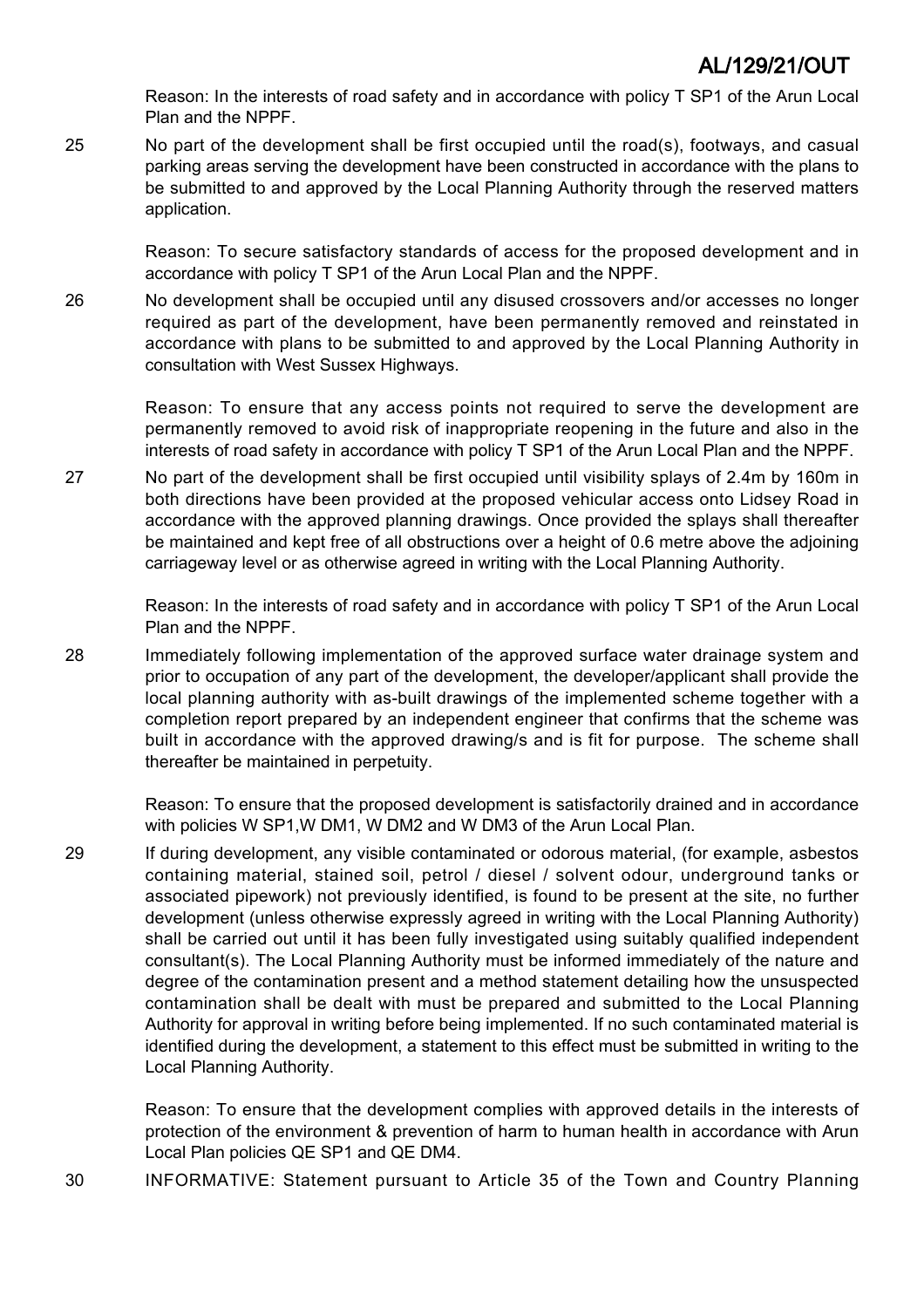(Development Management Procedure)(England) Order 2015. The Local Planning Authority has acted positively and proactively in determining this application by assessing the proposal against all material considerations, including planning policies and any representations that may have been received and subsequently determining to grant planning permission in accordance with the presumption in favour of sustainable development, as set out within the National Planning Policy Framework.

31 INFORMATIVE: This decision has been granted in conjunction with a Section 106 legal agreement relating to:

> (1) The provision of 30% affordable dwellings (consisting of 67% affordable rented, 25% First Homes & 8% Intermediate). The s106 will be tailored to include local housing clauses and involve the ABE CLT;

> (2) A contribution of £48,980.10 (index linked) from this application site towards mitigation measures on the A27 between the A27/B2233 Nyton Road junction and the A27/A280 Patching dumbbell roundabout; and

> (3) A Travel Plan and its associated fee of £3,500 (at the time of writing) for monitoring and auditing of the Travel Plan.

- 32 INFORMATIVE: The applicant should note that under Part 1 of the Wildlife and Countryside Act 1981, with only a few exceptions, it is an offence for any person to intentionally take, damage or destroy the nest of any wild birds while the nest is in use or being built. Birds nest between March and September and therefore removal of dense bushes, ivy or trees or parts of trees etc. during this period could lead to an offence under the act.
- 33 INFORMATIVE: This notice does not give authority to destroy or damage a bat roost or disturb a bat. Bat species are protected under Section 39 of the 1994 Conservation (Natural Habitats etc ) Regulations (as amended), the 1981 Wildlife and Countryside Act (as amended) and the 2000 Countryside and Rights of Way Act. It is illegal to damage or destroy any bat roost, whether occupied or not, or disturb or harm a bat. If you are aware that bats roost in a tree(s) for which work is planned, you should take further advice from Natural England (via the Bat Conservation Trust on 0345 1300228) or an ecological consultant before you start. If bats are discovered during the work, you must stop immediately and contact Natural England before continuing.
- 34 INFORMATIVE: In the interests of crime prevention and deterrence, the development should incorporate security measures in accordance with the consultation advice of Sussex Police (dated 15/11/21) as available on the Councils website.
- 35 INFORMATIVE: A formal application for connection to the public sewerage system is required in order to service this development, please contact Southern Water, Sparrowgrove House, Sparrowgrove, Otterbourne, Hampshire SO21 2SW (Tel: 0330 303 0119) or www.southernwater.co.uk. Please read the New Connections Services Charging Arrangements documents which is available to read on the following website: https://beta.southernwater.co.uk/infrastructurecharges.
- 36 INFORMATIVE: A public sewer crosses part of the site north of Woodgate House and measures will need to be taken to protect it during construction. There are also rules on construction above a sewer in order to prevent damage and allow for future maintenance. Please discuss this with Southern Water - Developer.Services@southernwater.co.uk.
- 37 INFORMATIVE: Infiltration rates for soakage structures are to be based on percolation tests undertaken in the winter period and at the location and depth of the proposed structures. The infiltration tests must be carried out in accordance with BRE365, CIRIA R156 or a similar approved method. All design storms must include a climate change allowance of 40% on stored volumes or rainfall intensity. Infiltration structures must cater for the critical 1 in 10 year storm event, (plus40%) between the invert of the entry pipe to the soakaway and the base of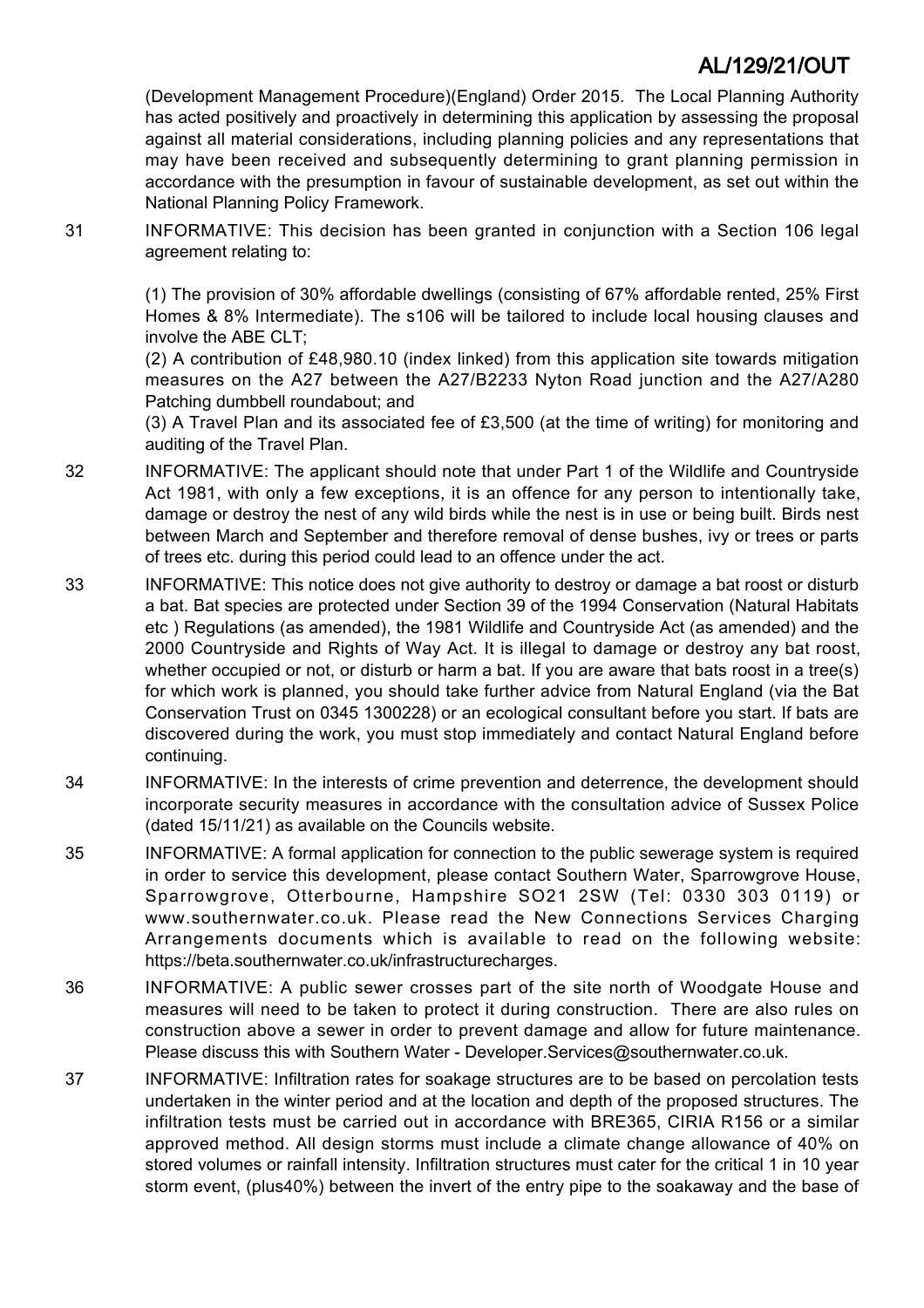the structure. The design must also have provision to ensure there is capacity in the system to contain the critical 1 in 100 year storm event (plus 40%).

Adequate freeboard must be provided between the base of the soakaway structure and the highest recorded annual groundwater level identified in that location. Any SuDS or soakaway design must include adequate groundwater monitoring data to determine the highest groundwater table in support of the design. The applicant is advised to discuss the extend of ground water monitoring with the council's engineers.

Supplementary guidance notes regarding surface water drainage are located at https://www.arun.gov.uk/drainage-planning-consultations on Arun District Council's website. A surface water drainage checklist is available on Arun District Council's website, this should be submitted with a Discharge of Conditions Application.

38 INFORMATIVE: Under Section 23 of the Land Drainage Act 1991 Land Drainage Consent must be sought from the Lead Local Flood Authority (West Sussex County Council), or its agent (Arun District Council land.drainage@arun.gov.uk), prior to starting any works (temporary or permanent) that affect the flow of water in an ordinary watercourse. Such works may include culverting, channel diversion, discharge of flows, connections, headwalls and the installation of trash screens.

> The development layout must take account of any existing watercourses (open or culverted) to ensure that future access for maintenance is not restricted. No development is permitted within 3m of the bank of an ordinary watercourse, or 3m of a culverted ordinary watercourse.

- 39 INFORMATIVE: If during construction works, it becomes apparent that implementation cannot be carried in accordance with previously agreed details any resubmission of the drainage design must be accompanied by an updated copy of the management manual.
- 40 INFORMATIVE: A surface water drainage verification condition guidance note is available at https://www.arun.gov.uk/drainage-planning-consultations and this clearly sets out our requirements for discharging this condition.
- 41 INFORMATIVE: The granting of this planning permission does not in any way indemnify against statutory nuisance action being taken should substantiated complaints within the remit of the Environmental Protection Act 1990. For further information please contact the Environmental Health Department on (01903) 737555.
- 42 INFORMATIVE: The applicant's attention is drawn to the requirements of the Environmental Protection Act 1990 and the Clean Air Act 1993 with regard to burning on site. A statutory nuisance may be caused by smoke and/or ash from fires or noise from the cutting and/or chipping trees. In addition, air quality could be adversely affected on large projects. The granting of this planning permission does not permit a statutory nuisance to be caused. The Environment Agency should be contacted regarding Exemption Permits to burn on site.
- 43 INFORMATIVE: We encourage the highest practicable standards of building insulation and use of renewable forms of heating (such as ground and air source heat pumps) as opposed to natural gas boilers where possible. This action would contribute to the improvement of local air quality and reduce overall GHG emissions in the long term. If any heat pumps are to be included in the development the applicant shall be required to demonstrate that any pump/s meets the criteria detailed in the Micro Certification Scheme planning standards (MCS 020).
- 44 INFORMATIVE: The applicant is advised to enter into a Section 59 Agreement under the 1980 Highways Act, to cover the increase in extraordinary traffic that would result from construction vehicles and to enable the recovery of costs of any potential damage that may result to the public highway as a direct consequence of the construction traffic. The Applicant is advised to contact the Highway Officer (01243 642105) in order to commence this process (only necessary if daily HGV movements exceed 20 on a daily basis).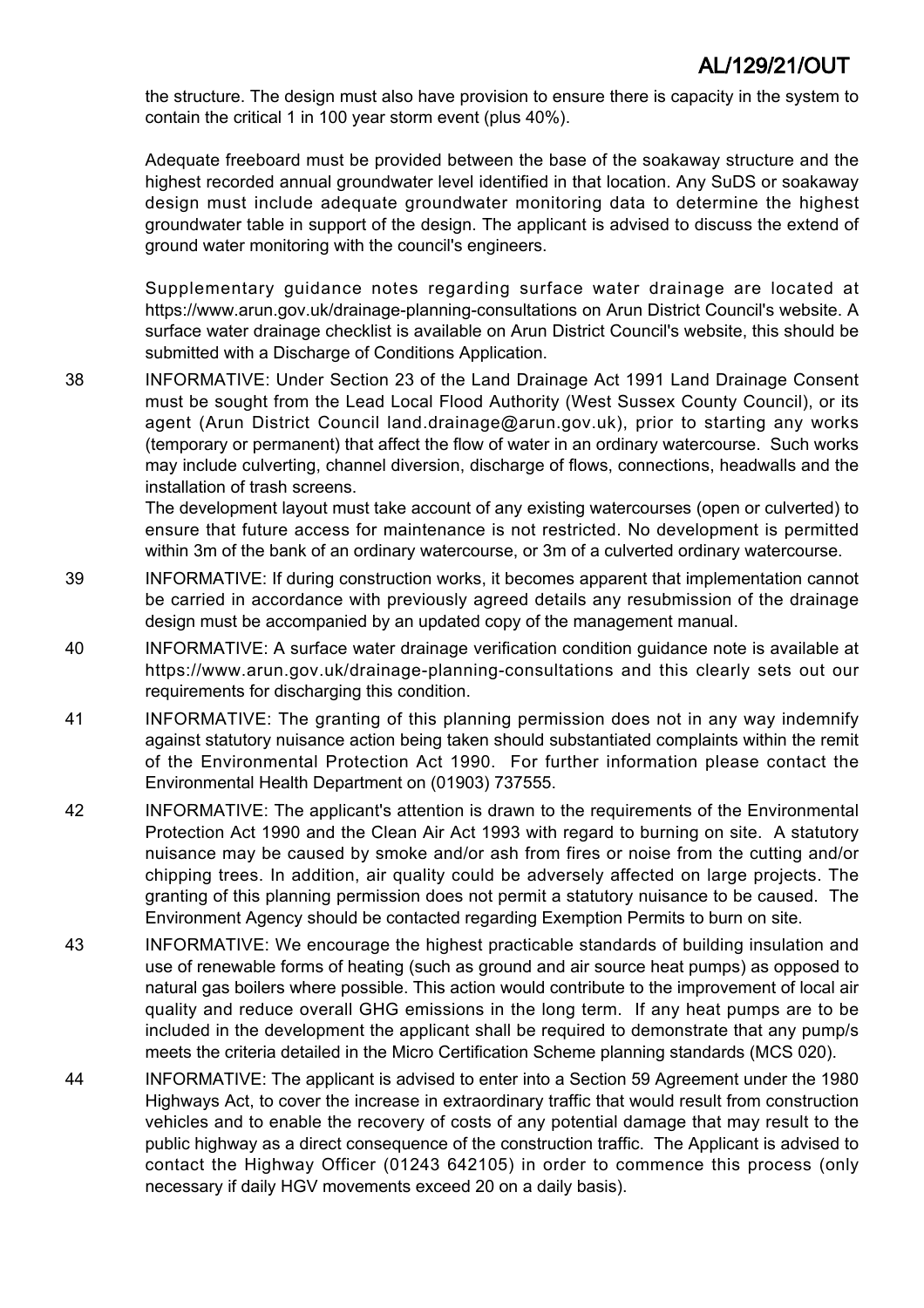- 45 INFORMATIVE: The applicant is required to obtain all appropriate consents from West Sussex County Council, as Highway Authority, to cover the off-site highway works. The applicant is requested to contact The Implementation Team Leader (01243 642105) to commence this process. The applicant is advised that it is an offence to undertake any works within the highway prior to the agreement being in place.
- 46 INFORMATIVE: The applicant is advised to enter into a legal agreement with West Sussex County Council, as Highway Authority, to cover the proposed adoptable on-site highway works. The applicant is requested to contact The implementation Team Leader (01243 642105) to commence this process. The applicant is advised that any works commenced prior to the S38 agreement being in place are undertaken at their own risk.
- 47 INFORMATIVE: The applicant is advised of the requirement to enter into early discussions with and obtain the necessary licenses from the Highway Authority to cover any temporary construction related works that will obstruct or affect the normal operation of the public highway prior to any works commencing. These temporary works may include, the placing of skips or other materials within the highway, the temporary closure of on-street parking bays, the imposition of temporary parking restrictions requiring a Temporary Traffic Regulation Order, the erection of hoarding or scaffolding within the limits of the highway, the provision of cranes over-sailing the highway.

### BACKGROUND PAPERS

[The documents relating to this application can be viewed on the Arun District Council website by going](http://www1.arun.gov.uk/planrec/index.cfm?tpkey=eOcella&user_key_1=AL/129/21/OUT&keyscheme=planning) [to https://www.arun.gov.uk/weekly-lists and entering the application reference or directly by clicking on](http://www1.arun.gov.uk/planrec/index.cfm?tpkey=eOcella&user_key_1=AL/129/21/OUT&keyscheme=planning) [this link.](http://www1.arun.gov.uk/planrec/index.cfm?tpkey=eOcella&user_key_1=AL/129/21/OUT&keyscheme=planning)